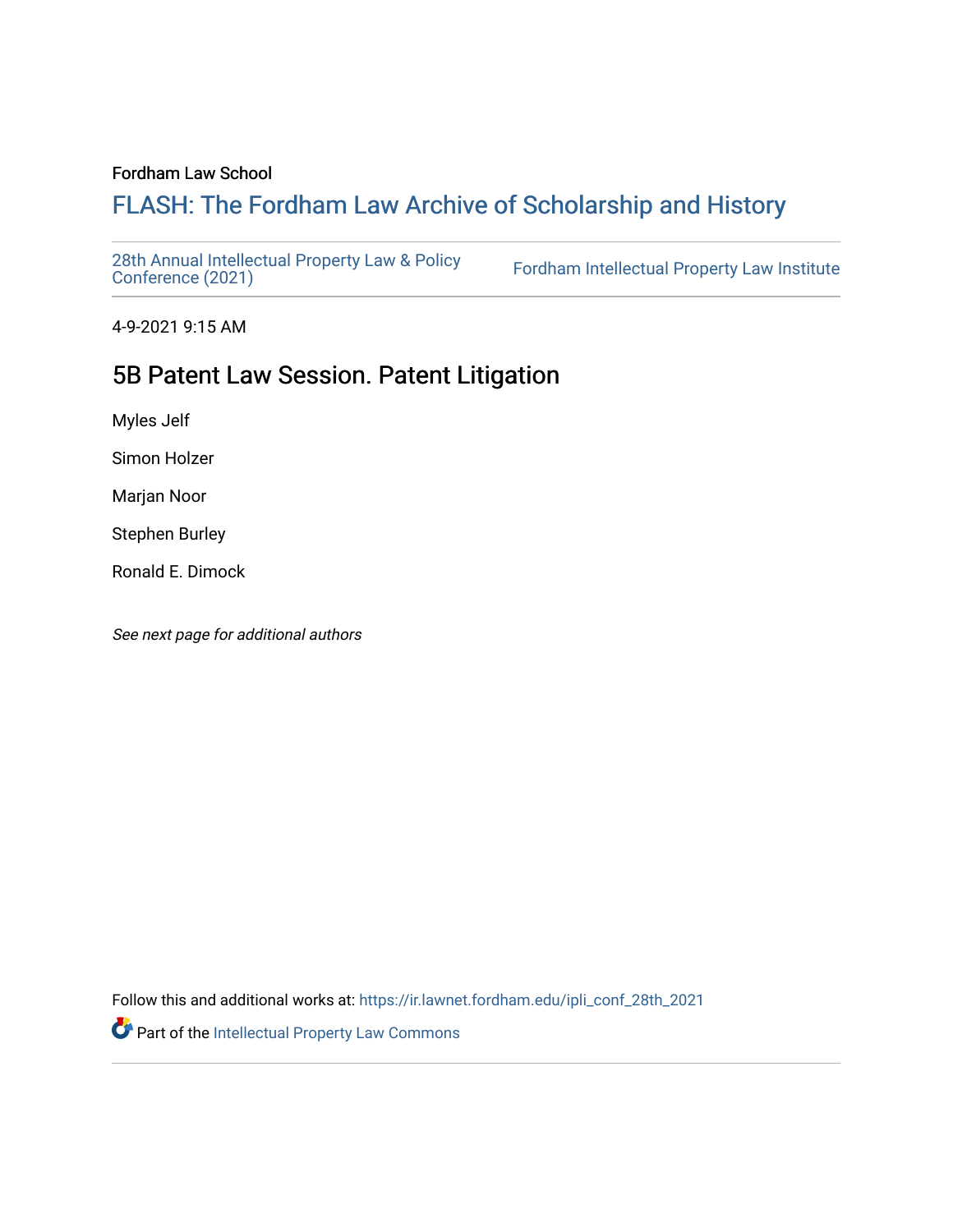### Authors

Myles Jelf, Simon Holzer, Marjan Noor, Stephen Burley, Ronald E. Dimock, Otto Licks, and Aloys Hütterman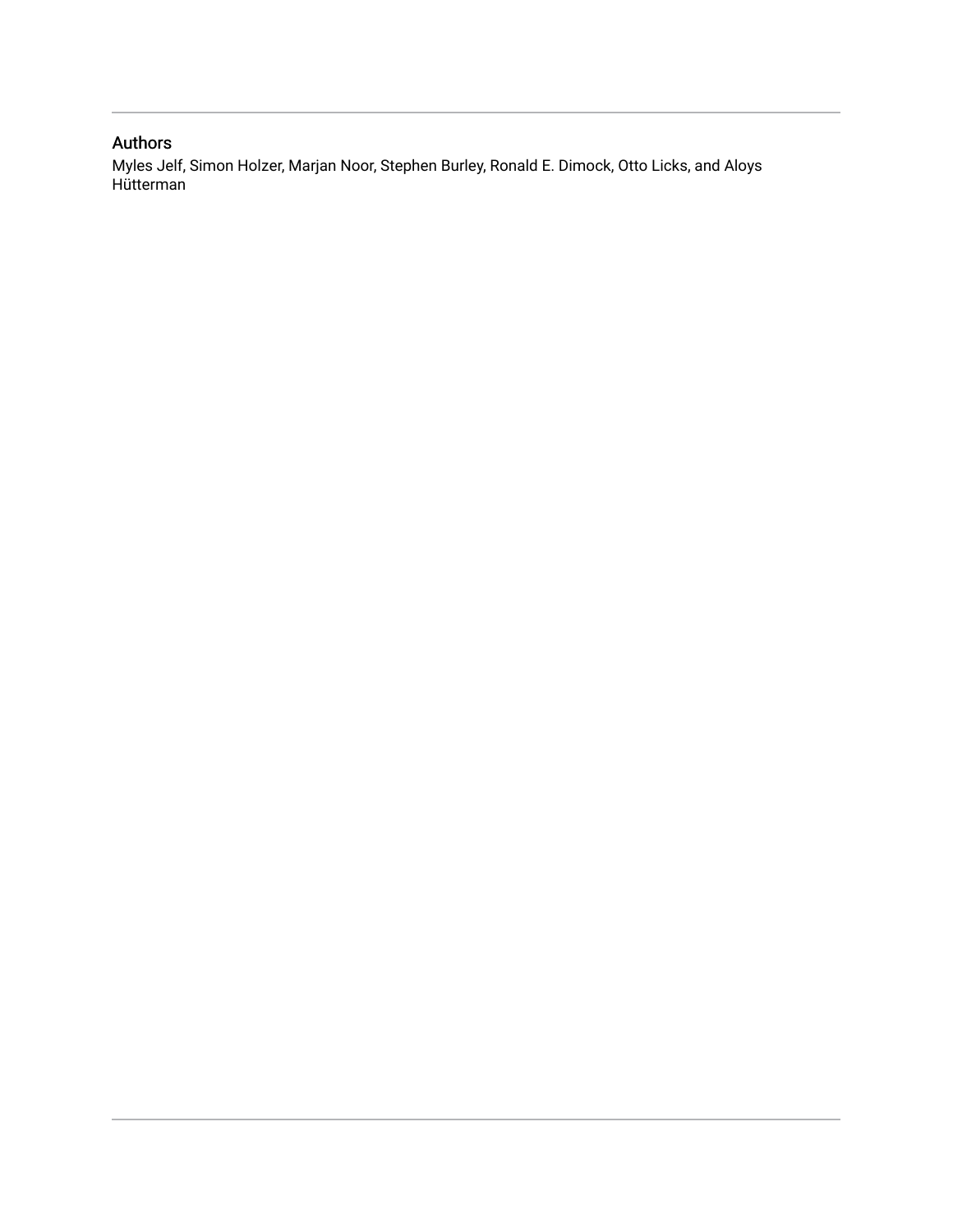### **Emily C. & John E. Hansen Intellectual Property Institute**

## **TWENTY-EIGHTH ANNUAL CONFERENCE INTERNATIONAL INTELLECTUAL PROPERTY LAW & POLICY**

*Friday, April 9, 2021 – 9:15 a.m.*

## **SESSION 5: PATENT LAW**  *5B. Patent Litigation*

*Moderator:* **Myles Jelf** *Bristows LLP, London*

*Speakers***:**

**Simon Holzer**

*Meyerlustenberger Lachenal AG, Zurich The Limitation of Patents by the Patentee in Patent Infringement Proceedings*

**Marjan Noor**

Allen & Overy LLP, London *Use of Divisionals to Stifle Competition? UK Patent Court's Flexibility Provides the Antidote — Issue Estoppel and Broad Arrow Declarations*

> **Stephen Burley** Federal Court of Australia, Sydney *The Conduct of Patent Trials: A Judge's Perspective*

> > **Ronald E. Dimock** Gowling WLG, Toronto *What Keeps the Doctrine Away?*

*Panelists***: Otto Licks** Licks Attorneys, Rio de Janeiro

**Aloys Hütterman** Michalski, Hütterman & Partner, Düsseldorf

\* \* \*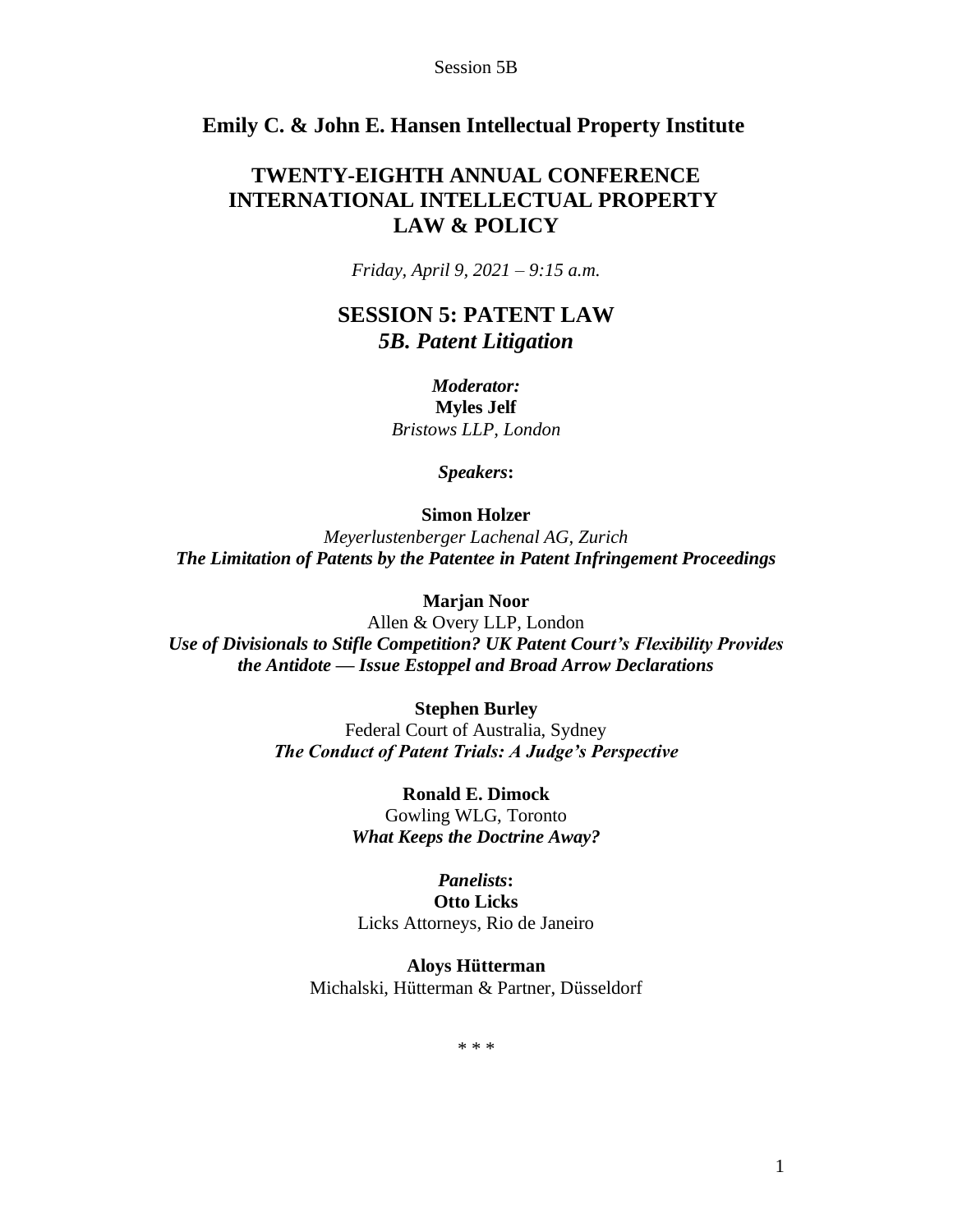SIMON HOLZER: In the next few minutes, I would like to express my views on some recent developments in Swiss patent law, in particular the importance of some procedural provisions for Swiss patent disputes. For short background information, Switzerland has a typical continental European code of civil procedure. This means that litigation in general and also patent infringement cases are very much front-loaded. "Front-loaded" in this case means that the parties must assert and introduce their positions and evidence early in the proceedings since amendments later in the proceedings may be difficult or even impossible.

Additionally, in Swiss patent disputes a so-called judge-rapporteur is appointed. Normally, this is a judge with a suitable scientific background, and usually, after a double exchange of briefs by the parties, the so-called judgerapporteur presents his preliminary opinion of the case to the parties. It is obvious that both parties may have an interest in supplementing or amending their position after receiving this preliminary opinion of the judge-rapporteur. Patentee, this is obvious, may be interested in amending his patents, if for example, the judgerapporteur is of the non-binding view that the asserted patent lacks novelty or inventive step.

In practice, the possibilities of a patent owner to amend his patent after having received a written preliminary opinion of the judge-rapporteur after the second exchange of briefs have been increasingly restricted in Switzerland in recent years, and I will explain it in more detail. In the first ruling of August 6, 2019, the Swiss Federal Patent Court held that the patent owner could amend his patents, without any restrictions, only in his statement of claim or in the reply brief.  $\frac{1}{1}$  Further, the court concluded that if a defendant files new invalidity arguments or prior art, only for the first time in his rejoinder, then the patent owner may react to this by amending his patents — but only within a very short period of approximately 10 days. This means that the patentee is usually not allowed and not in a position to base his infringement claim on a new version of his patent as a reaction to the judgerapporteur's preliminary assessment.

In a second ruling<sup>2</sup> of August 19, 2020, last year, the Swiss Federal Supreme Court had to deal with the following constellation: Again, the judge-rapporteur issued a preliminary written opinion after the double exchange of briefs and considered the patent in suit to be novel and inventive but invalid due to added subject-matter. Since in light of the mentioned case law of the Supreme Court, the patent owner could not amend his patent at this stage with inter partes effect anymore. However, he went to the Patent Office and asked for an amendment of his patent from the Swiss Patent Office. The Swiss Patent Office granted the amended version of the assorted patent, and the patent owner then filed this new version in the pending patent-infringement proceedings and argued that the amended patent was a new fact that had come into existence only now — i.e., only recently — and litigation based on the amended patent must therefore be admissible. Because of an exemption under Swiss procedural law, the filing of new facts after the double exchange of briefs is still possible if those facts came into existence only after the second brief.

<sup>&</sup>lt;sup>1</sup> Bundespatentgericht [BPatG] [Federal Patent Court] Aug. 6, 2019, 4A\_70/2019.

<sup>2</sup> Bundesgericht [BGer] [Federal Supreme Court] Aug. 19, 2020, 4A\_583/2019.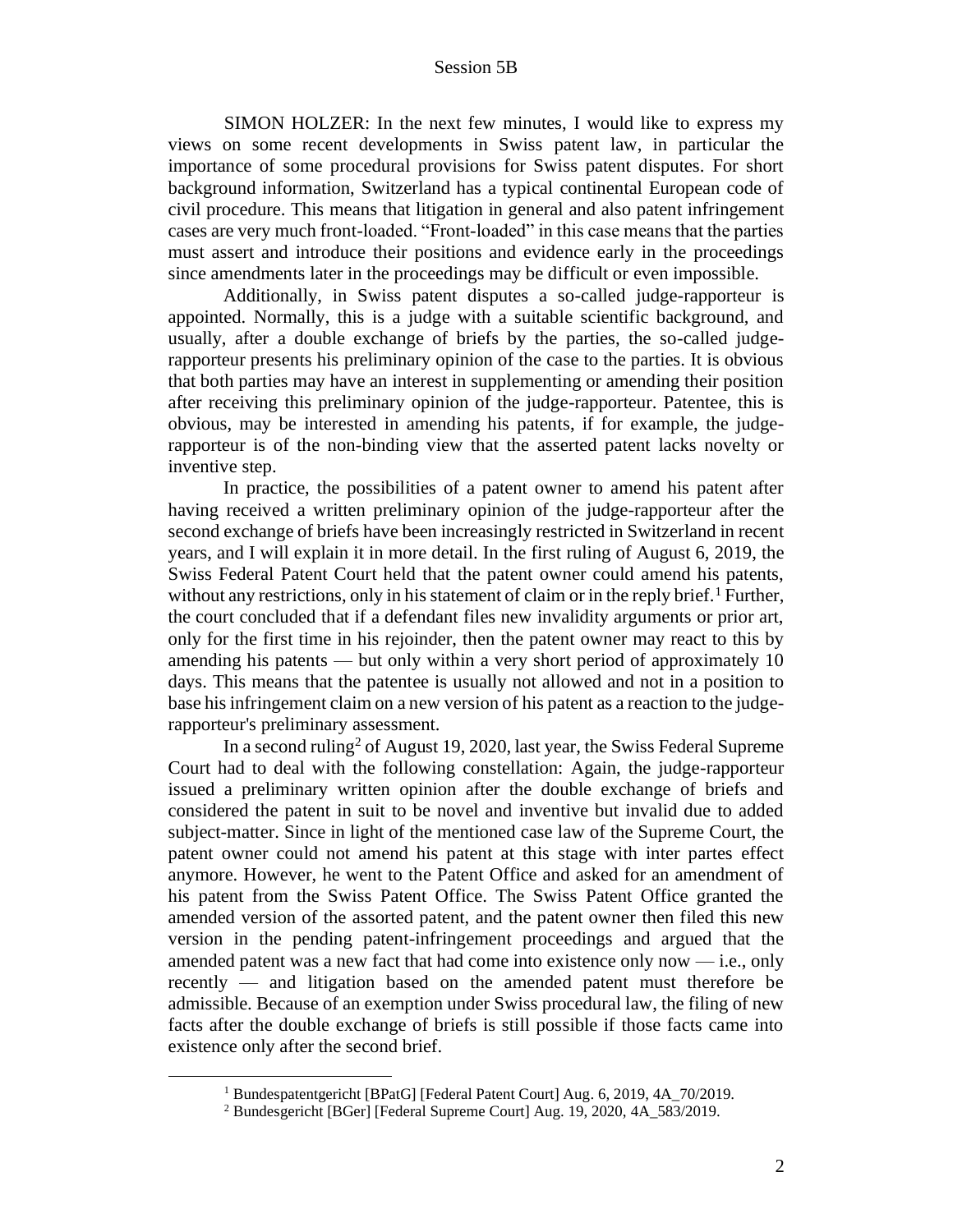A majority of the panel of judges of the Federal Patent Court concluded that the infringement proceedings should continue with the amended version of this patent. However, this was the first decision by the Federal Patent Court in Switzerland that included a dissenting opinion from two of the five judges. The minority was of the opinion that the newly amended patent was not a genuine new fact since the patentee could determine the timing of the amendment and could have asked for such amendment earlier. Therefore, it was no surprise that the case was appealed to the Swiss Federal Supreme Court, and the Supreme Court then concluded that the patent owner knew of the alleged added-matter issue and asserted violation of Article  $123(2)$  of the European Patent Convention,<sup>3</sup> at the latest, when reading the defendant's rejoinder and could and should therefore have amended his patent as a direct reaction to that rejoinder at that time. This means much earlier, and not only after the preliminary opinion of the judge-rapporteur.

Since the patent as granted no longer existed due to the amendment by the Patent Office, and because the newly amended version of the patent could not be introduced into the pending infringement case according to the Supreme Court, the initial infringement proceedings then became groundless and had to be written off without prejudice, according to the Federal Supreme Court. Therefore, the Federal Supreme Court lifted the Federal Patent Court's decision and dismissed the case without prejudice.

In my view, at least three key points can be taken from those cases by parties engaged in Swiss patent litigation. First, in patent infringement proceedings in Switzerland, as we learned, patent owners may amend their patents without restrictions only in the statement of claim and in their reply. Second, after the double exchange of briefs, a patent owner may amend his patent only if the amendment is a direct reaction to and was caused by invalidity arguments newly brought forward in the rejoinder of the defendant. The patent owner must implement the necessary amendments immediately after having received the rejoinder, and immediately means within approximately 10 days. If a patent owner amends his patent with the Swiss patent office after the exchange of briefs, and his amendment is not a direct and immediate reaction to new argument in the rejoinder, he may not submit the newly amended patent in the pending proceedings. Since the patent as granted no longer exists and the patentee cannot bring the new version into the proceedings, the case normally ends without prejudice and the patentee must bear the costs.

This rather strict approach of the Swiss courts with respect to amendments of patents during pending litigation has been justified by efficiency considerations by the courts. The courts normally state that it is important to avoid any delay of pending patent proceedings. However, from my view, procedural rules that prevent the patentee from amending his patent during litigation do not necessarily result in swifter proceedings. To the contrary, sometimes patent owners, who know that they will have only very few possibilities to fine-tune their patent claims if necessary, tend to base their complaint on more auxiliary claims from the beginning. This is

<sup>&</sup>lt;sup>3</sup> Convention on the Grant of European Patents, Oct. 5, 1973, 1065 U.N.T.S. 199.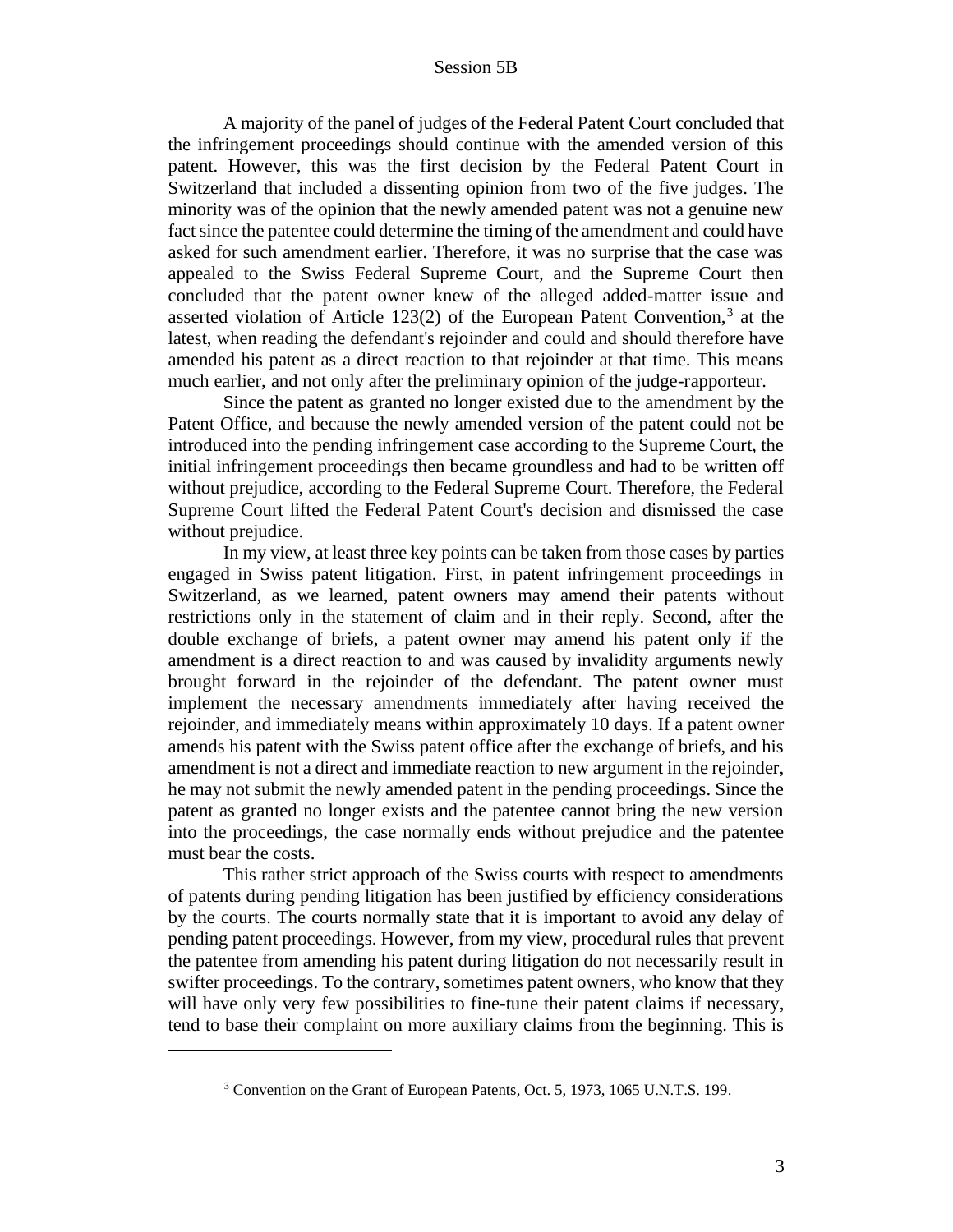not efficient, in my view, if the parties have to deal with numerous (possibly unnecessary) auxiliary claims very early in proceedings.

In addition, if a patent is amended with retrospective effect by the Patent Office, and if this patent can no longer be brought into the proceedings for procedural reasons, then the infringement case as we heard ends with a ruling without prejudice according to Swiss law. This means that the patentee could initiate new patent infringement proceedings to enforce the amended version of the patent. Establishing new infringement proceedings is certainly not efficient compared to an additional round of briefs in the initial patent dispute.

In my view, it will therefore be interesting to see whether the pendulum in Swiss patent infringement cases will swing back again and whether future court decisions in patent matters focus again on substantive patent law issues, rather than on procedural questions like we saw in decisions of the past. Thanks.

MYLES JELF: Thank you very much, Simon. Thank you for stepping in to save my embarrassment there as the technology interrupted at the very second I was about to say hello to everybody. Before we jump into the question section, I'll just stop the session by saying good morning to everybody. Well, good morning if you're in the U.S. For those of us in Europe, good afternoon. For the truly committed dialing in from Asia, good evening.

We've got some fantastic things in the session today. Simon is kicking us off there with claim amendments during proceedings and we'll come back to the discussion there in a second. We've also got a session on declaratory powers of the courts concerning patents that don't actually exist and may never come to exist. We've got the ambit of equivalents of claims, and whether a doctrine recurrence is actually really needed. Lastly, we have possibly the golden-bullet topic for most practitioners: how to actually impress a live patents judge. I'm looking forward to that very much.

Just by way of housekeeping, to say as with the previous sessions, please feel free to raise questions on the Q&A as we go along. If we have time, we'll try and pull people up onto the stage to ask their question directly, but feel free to make wider-ranging points as well in the Q&A, and we'll try and direct people to those as we go along.

I missed introducing you, Simon. For those who don't know, I felt I should just posthumously introduce you. Simon is talking there about a topic very close to my own heart. Just by way, a very brief retrospective introduction, Simon is not only a very experienced and capable patent litigator at the well-known Swiss firm, Meyerlustenberger, but also very charming, and as I recall, a quite patient dinner companion. I can say no higher praise often than that.

Jumping back then to what Simon was talking about substantively, amendment during the course of proceedings — just by way of introduction to the Q&A session on that, it sounds like Swiss law took a very similar path to that of the UK. We used to have a system whereby there was very rarely ever any amendment during litigation. That's because we had rules that as soon as you wanted to amend the patent, you were required to explain when you first realized that you were sitting on a bad monopoly — and people were not, generally speaking, very happy to do that.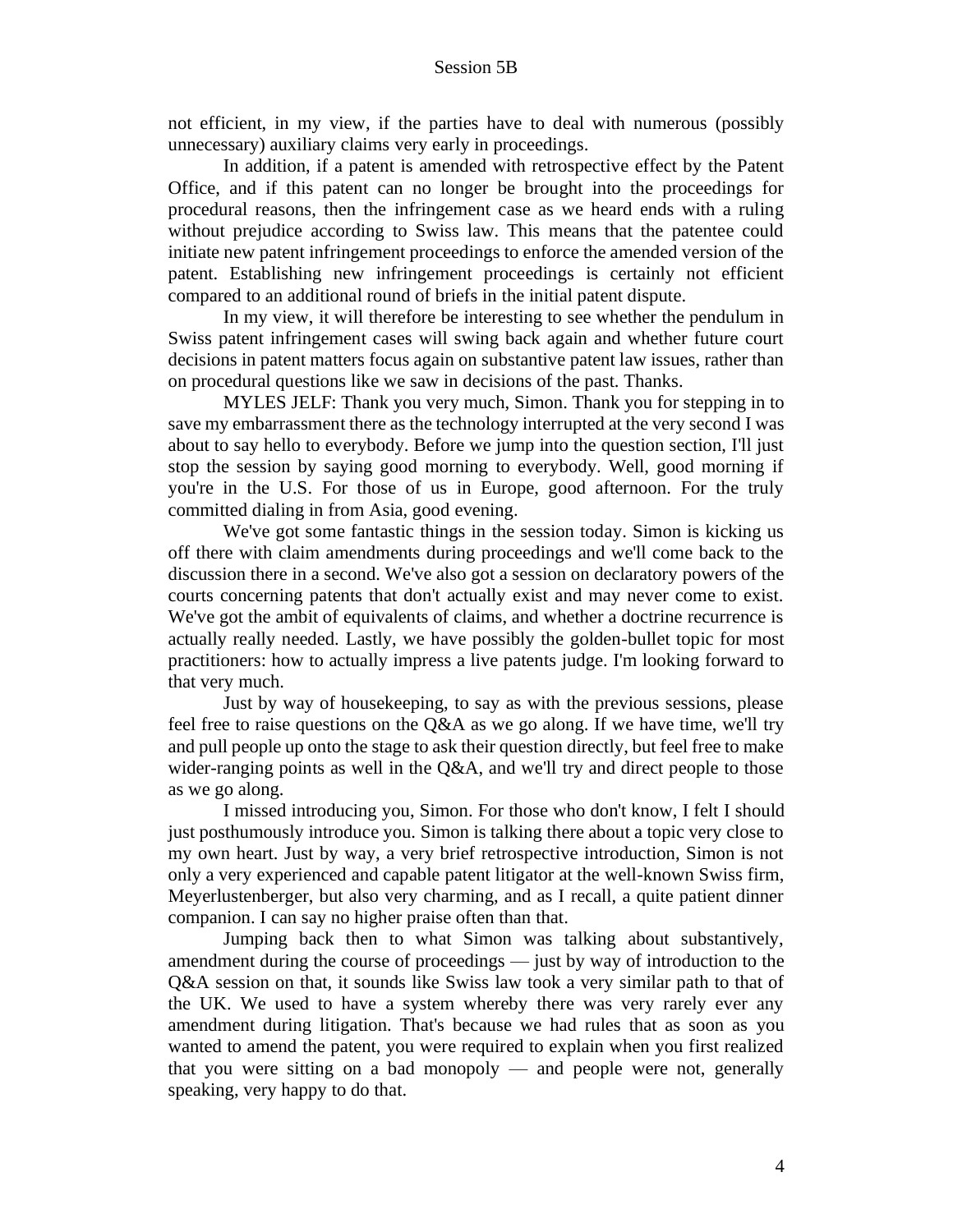The rules changed with EPC  $2000<sup>4</sup>$  and now we have a claim amendment. But we've ended up in a very similar place to Switzerland, in that for proceduraleconomy reasons, there's a cutoff point where you can no longer, as the arguments develop, keep putting in further iterations of the claims. That has led to a practice that people put up front great ranges of what are effectively auxiliary requests, conditional amendments, depending on if they're needed.

I'd be interested to hear from the members of the panel, in their various systems, are those procedural-economy reasons. Do you see that you get amendments or problems with amendments during the course of proceedings? Then if anybody feels moved to speak on that from the panel, we can see who wants to take the floor. Aloys?

ALOYS HÜTTERMAN: In Germany, as we all know, we have nullity suits, but there, it is not easy to get an amendment, at least not when you are at the appeal stage before the Federal Court of Justice, the Bundesgerichtshof. Here, we have seen quite a few decisions, where the Bundesgerichtshof have made clear, it's at the preliminary opinion of the Federal Patent Court — like in oppositions you get a preliminary opinion — and then you have to react. If you don't, then you cannot do that at a later stage. Or, if let's say your opinion is positive, and all of a sudden you still lose your case, then you can do it when you file the appeal. But you have to take the first chance to react. That goes for both sides; either you file a new request, search for new evidence, or you file some more material. But here, procedural economy is also very important.

MYLES JELF: I'll ask a quick question on this, do any of our systems allow — it sounds like in the German system, you can file further claims after you find out whether you won or lost. In the UK, you certainly can't do that. I was told quite emphatically by the Court of Appeal that I was not allowed to do that. Sir Robin Jacob, who may well be in the audience, was quite clear on the point. Waiting until you find out what the court thinks and then amending is not allowed. Does anywhere beyond Germany allow that post-finding amendment? Otto?

OTTO LICKS: In Brazil, it is codified that the patent owner will have the right to offer amendments. We have no limitation on that statutory right, whether it's in the trial or at the appeal stage. So it's codified to us that if there is patent subject matter available; the patent owner is allowed to submit the amendments.

MYLES JELF: Very good. A final comment from Aloys, perhaps?

ALOYS HÜTTERMAN**:** Well, we do have a system like that at the EPO<sup>5</sup> , of course. There, you can react once you have the Opposition Division's opinion, but please keep in mind, it's always the opinion of the first instance. If the appeal instance has a different view, then you may try to file something. Whether it's allowed is a different issue.

MYLES JELF**:** A final from you, Otto, on that point.

OTTO LICKS**:** In validity litigation, the appellate courts have taken two different approaches. Some appellate judges and panels will remand the case back

<sup>4</sup> Convention on the Grant of European Patents (European Patent Convention), Oct. 5, 1973, 1065 U.N.T.S. 199 (as amended Nov. 29, 2000).

<sup>5</sup> European Patent Office.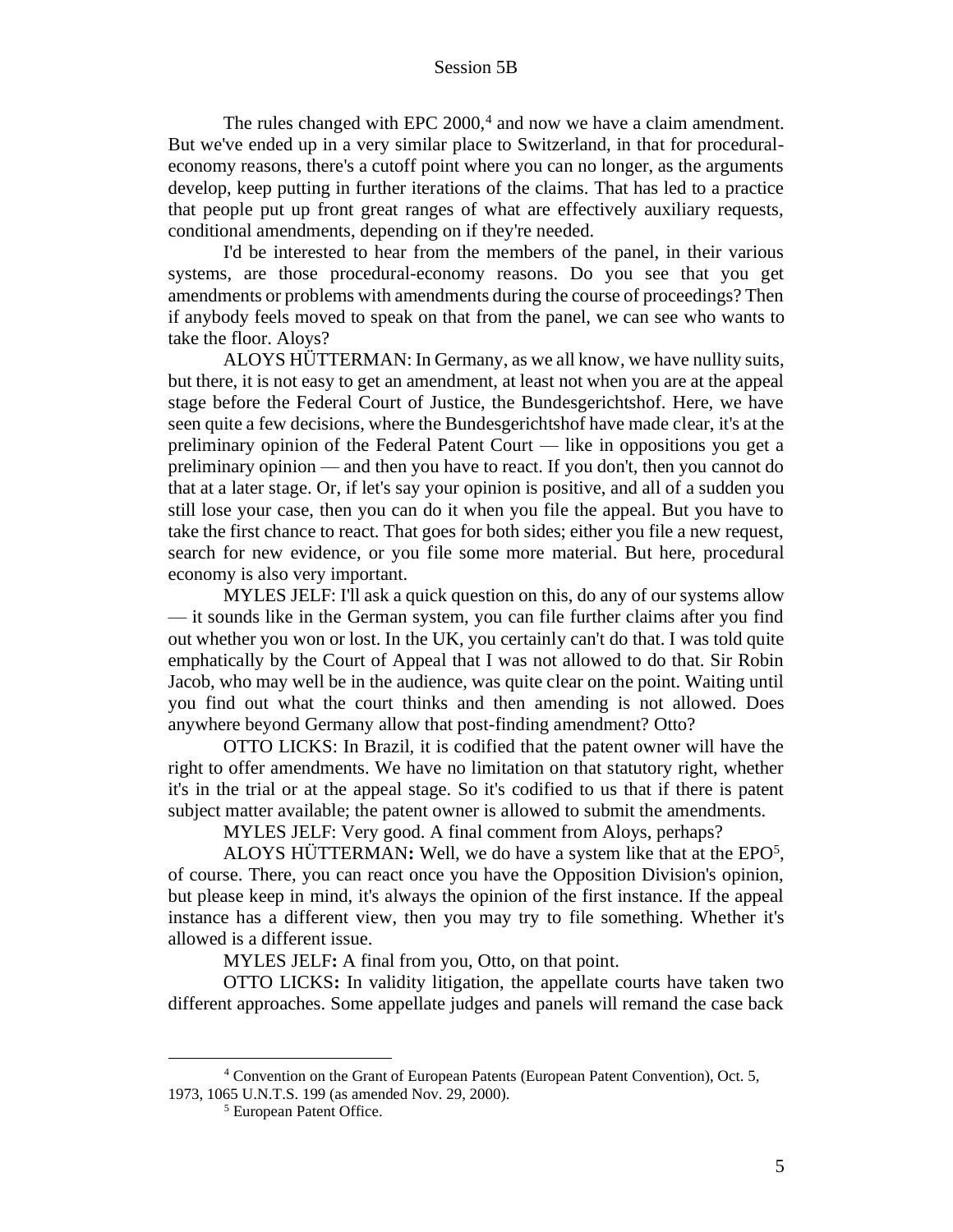to trial if they accept the amendments, and some will allow expert testimony at the appellate stage and decide on appeal without remanding the case back to trial.

MYLES JELF: Very good. Well, I think here looking at the time, we'll move on to our second talk now. There's a bit of a stream here, because we're going to talk about divisionals, which are perhaps another way arguably of having a second bite of the cherry. We move on to our second speaker, Marjan Noor. Again, a very well-known figure to many of us, very experienced and capable patent litigator, operating from an outfit called Allen & Overy in London, you may have heard of them. Having a blue-chip life sciences practice there is second to none.

Marjan is going to talk to us today about divisional patent applications, which in translation to the States, I think is probably a functional equivalent of a continuation in part. In particular, Marjan will discuss whether having that possibility of multiple divisional applications are the rightful friend of a patentee who is looking to protect a genuine invention in a hostile world, or whether they are more of the pernicious weed in the garden of IP about something that should be done. Marjan, handing over to you.

MARJAN NOOR: Thank you. Yes, as Myles says so, I'll be speaking about divisionals, and really divisionals if we take it from the perspective that they are a legitimate tool in the patent system, for example, to overcome objections such as the unity of invention requirement. Then it leaves the question, will they do cause certain uncertainties?

They raise a number of uncertainties. One of the uncertainties is that you don't know when they are going to be granted at all. In fact, you don't know whether any are about to be filed and then granted. This is in the context of a competitive product. Competitors have a situation where they can check to see whether any have been filed, they won't know when they're going to be granted and they won't know whether there are any submarine divisionals that may still be filed and then granted.

The other uncertainty is that you also have an uncertainty as to the scope of the divisional. The number of amendments, as we were talking about, can actually be made during prosecution. At times, those amendments are timed or can take place at a time when the patentee does have knowledge of the competitor's product. So therefore, from the competitor's point of view, there won't be absolute certainty as to what the claims of the divisional will look like and whether they will catch their products.

Then also, a competitor that tries to seek to clear the way of the parent patent obviously doesn't get certainty with respect to the divisional being an independent patent right and also having potential differences to the parent pattern that catches the competitor's products. Really with those issues in mind, you can either take the approach, which I won't be dealing with in this talk, that it can fall into the ambit of antitrust law, as to whether uses of divisionals in certain ways is anti-competitive. Only last month, the European Commission started an investigation against Teva with respect to its divisional practice.<sup>6</sup> But I won't be looking at it from that side,

<sup>6</sup> European Commission Press Release IP/21/1022, Antitrust: Commission opens formal investigation into possible anticompetitive conduct of Teva in relation to a blockbuster multiple sclerosis medicine (Mar. 4, 2021).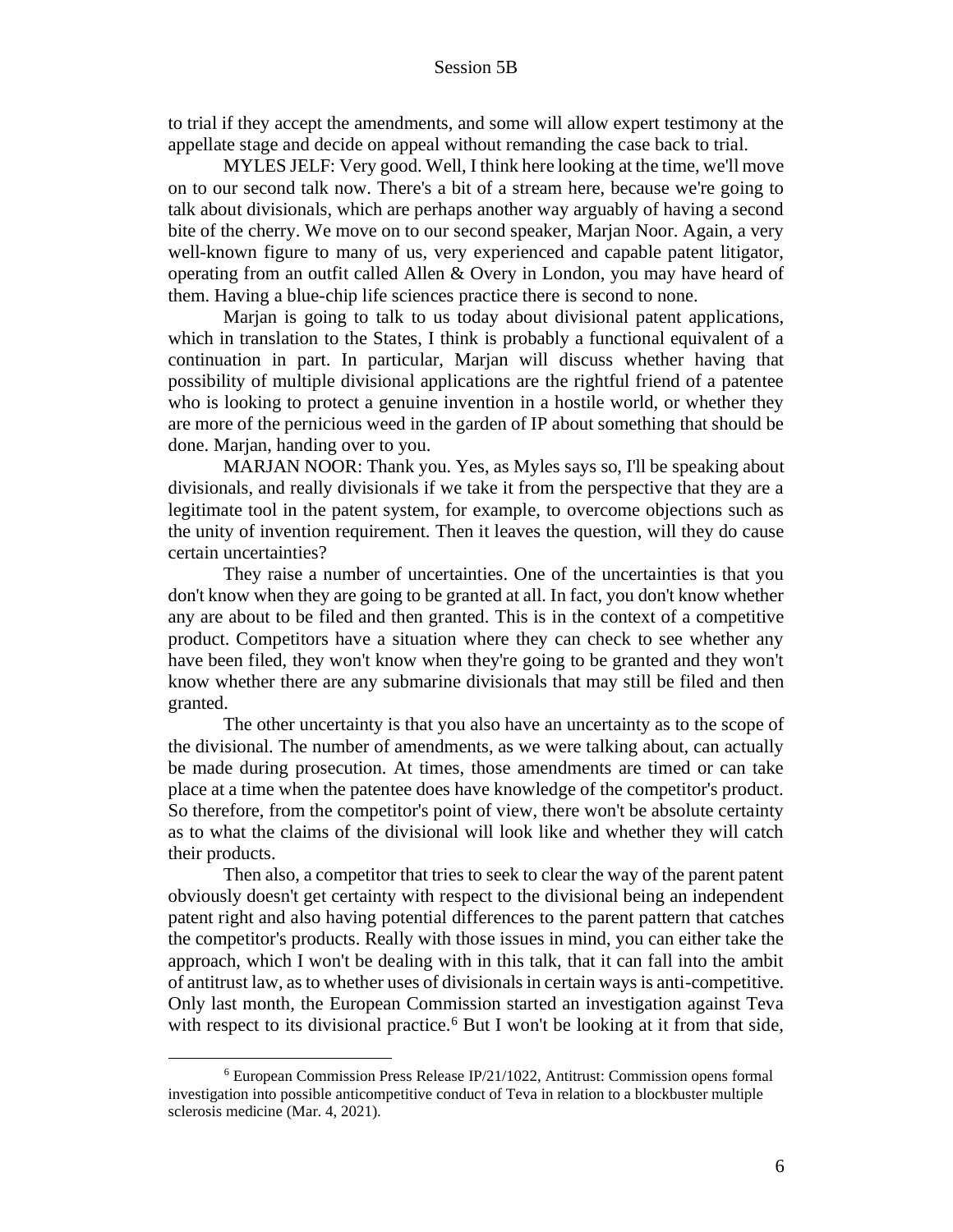I'll be looking at it from the perspective of whether courts can show flexibility in dealing with the uncertainties that are caused by divisionals.

Really, it's looking at it from two perspectives, two mechanisms that the UK court has applied. One mechanism is what's called the Arrow declaration, which has been around for a while, but was broadened last year. A second approach is relying on the concept, the legal construct of issue estoppel, which was for the first time a decision, which we acted on last year, used as a mechanism for achieving certainty on divisionals.

Looking at the Arrow declaration first, this is really a concept where rather than challenging the validity of a patent and they're all saying that you don't infringe as a competitor, you're taking the shortcut, which is you're saying that a particular product was obvious at a particular date. If that's the case, then either the patent cannot be valid or your product doesn't infringe the patent, so it's that squeezed shortcut.

Previously, an applicant would seek a declaration from the UK court that a particular product is obvious or not new at the priority date. Up till last year, those Arrow declarations were very specific to the product that the particular competitiveproduct company has. It was aligned effectively for what they wanted to get freedom to operate on. Last year, in the *Mexichem* decision,<sup>7</sup> the Court of Appeal held that you do not need to be specific to a particular product. There's no reason why a declaration can't go broader than that, it can actually cover an idea. In this case, it was an idea that two particular refrigerants were obvious at a certain date.

Now, you have to meet the requirements of an Arrow declaration, which is that it serves a useful purpose. In the case of divisional applications, the useful purposes are that it allows the declarant or the applicant to actually achieve certainty with respect to an idea such as the two refrigerants being obvious. Every patent that may be granted on any divisional that covers that concept, that idea, will therefore not be valid at least with respect to that idea. So it actually achieves certainty for anything that has not been granted yet. Because those divisional applications are not granted yet, there is no other statutory mechanism of getting certainty there.

The consequences of broadening the Arrow declaration are interesting not only for generics and biosimilar products, but also for innovative biologics products, which fall into the scope of a broader patent. That hasn't been tried, but there's a potential for tying in a product, maintaining the fact that that product is innovative, but still seeking an Arrow declaration with respect to the part that falls within a previous patent application. We can discuss that a bit more later if needed, if time allows. Those are arrow declarations for seeking certainty against an idea, a process, or a product that falls potentially within a divisional application.

The other mechanism is relying on issue estoppel. This is a case where a company has challenged a parent patent. In this case, Lilly had challenged the Genentech parent patent, but a divisional of that patent proceeded to grant, and that wasn't in the challenge.<sup>8</sup> What Lilly argued as a preliminary issue is that those issues that overlapped between the parent patent and the divisional patent should estop Genentech from defending those issues. It effectively transposed the judge's

<sup>7</sup> Mexichem UK Ltd. v. Honeywell Int'l Inc. [2020] EWCA (Civ) 473 (Eng.).

<sup>8</sup> Eli Lilly and Co. v. Genentech, Inc. [2020] EWHC (Pat) 261 (Eng.).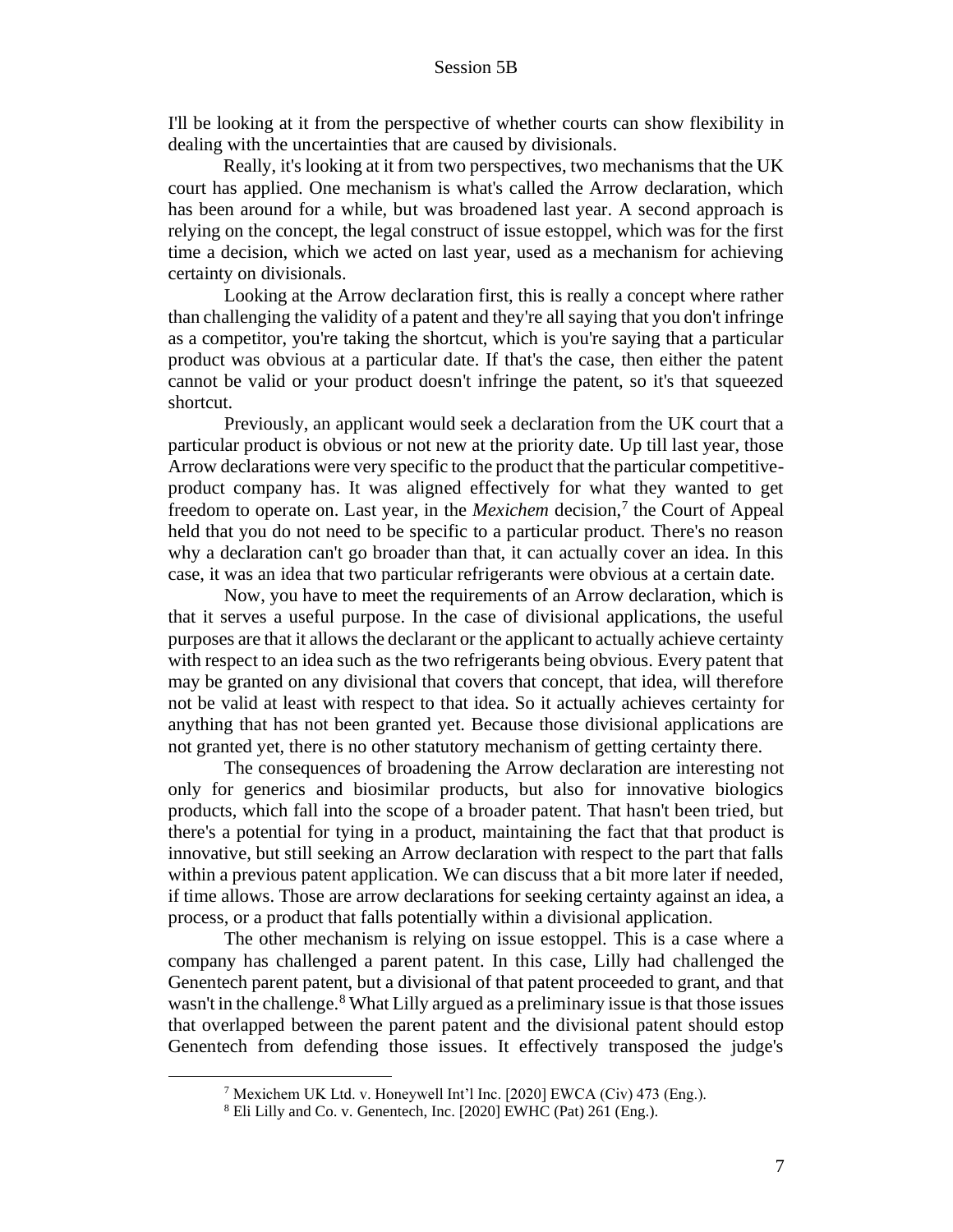findings from the parent onto the divisional patent application. Then we argued that the difference between the parent and the divisional was such, once those issues were estopped from being argued, that there was no validity, and therefore, the divisional patent should be held to be invalid through summary judgment.

In that case, it was the first time this has been done in the U.K., the judge went through the various issues that were found in the first instance decision and said that they formed the basis of the decision on the parent. Therefore, Genentech was estopped from arguing them. What followed was that the divisional patent was held to be invalid with respect to some of its claims. That's really a very streamlined, quick way of relying on an earlier decision to tackle the uncertainty of a divisional patent. That's all I was going to talk about. I'm happy to answer questions or discuss it broadly now.

MYLES JELF: Aloys, you had a point to make?

ALOYS HÜTTERMAN: Well, actually, you asked me before if I wanted to say something about the practice in Europe and where within Europe that's seen as controversial or problematic, too. To be honest, I don't think so. It seems that the fear of divisionals, similar to the possibility discussion we had a few years ago, is another area where Europe sees things much more relaxed. I'm not aware of any case in Germany where too many divisionals, or how divisionals were filed, ever played a role. Klaus is in the audience, maybe you can correct me if I'm wrong.

MARJAN NOOR: Actually, I'll just chip in there because one of the things I could have pointed out is, in Germany, the grant of the divisional very close to the potential time for the competitors launch in a bifurcated system can cause difficulties because the infringement action can be taken on the divisional patent, and then there isn't yet the time for the validity decision to come before the competitors launch. That is exactly, I think, in the bifurcated system where divisionals can cause that sort of uncertainty for timings. But yes, whether there's been a case or not is another matter.

ALOYS HÜTTERMAN: If I may add one sentence about EPO. At the EPO we had a president, Ms. Brimelow, who a few years ago thought that the divisionals were problematic, so we had a rule that you could not file them until the first patent application was pending. Well, but then we had another President, Mr. Battistelli, as you all know, and he thought that other things were more important, so Rule  $36<sup>9</sup>$ was put back in its original form. What they did is they increased the fees for second-, third-, and fourth-order divisionals and so on, which is a typical EPO solution, I would say.

What's noteworthy is we have a pending case before the Enlarged Board of Appeal about double patenting, whether it would be double patenting if identical claims were pursued but with different application dates. So you have the priority application and then the other application, and if identical claims can be granted for both. We have to see what comes out of that. But overall, I would think that in Europe and especially Germany, things are seen more relaxed.

MYLES JELF: Simon, observation from Switzerland?

SIMON HOLZER: Yes. When Marjan announced her topic, we also exchanged some emails, and then the discussion was whether competition law

 $9$  R. 36 EPC.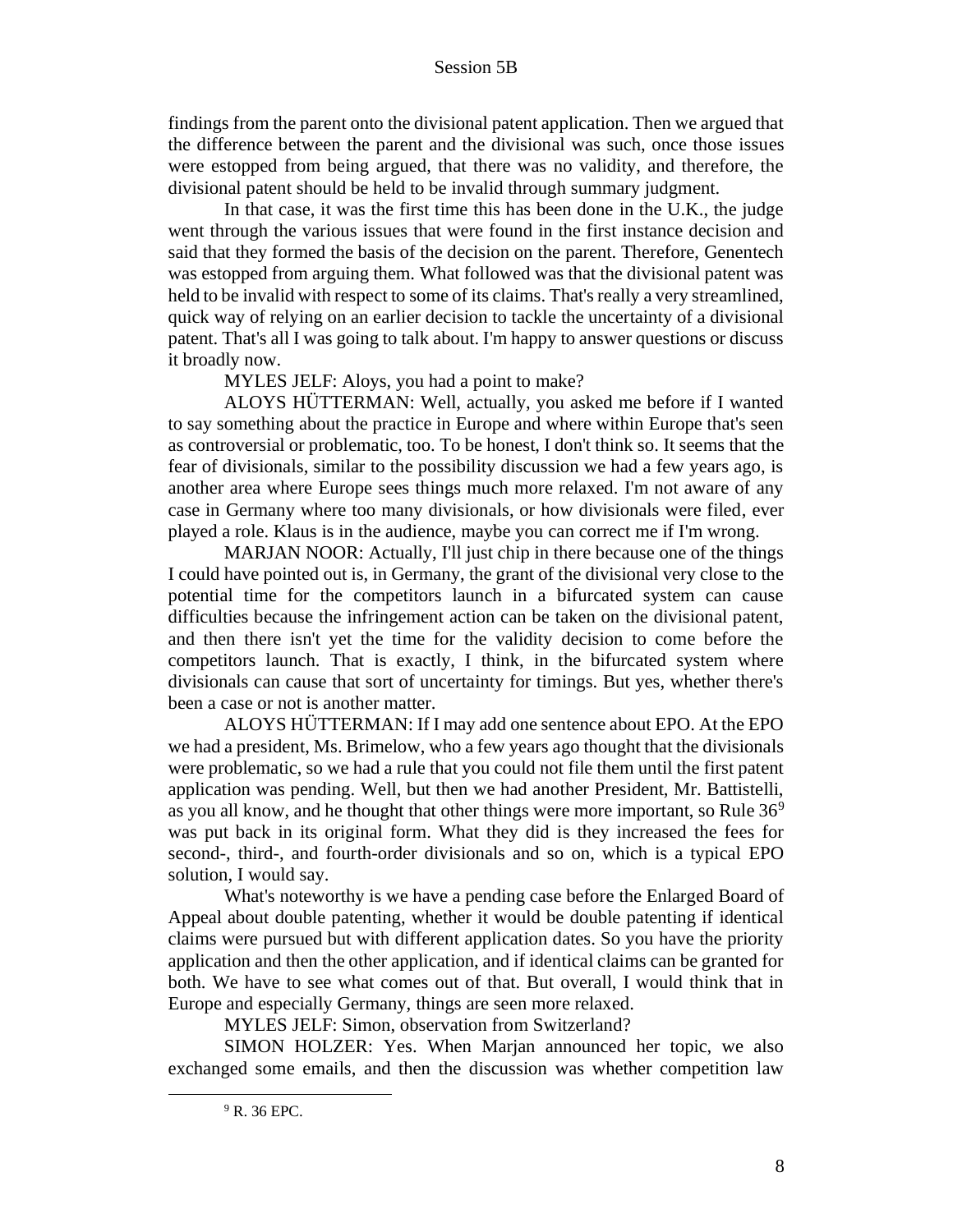could solve the problem. I read the press release, for example, of the European Commission of March 4, 2021, where they announced that they have opened a formal investigation against Teva for a potential abuse of divisional applications and extending the scope of protection of the divisional applications.<sup>10</sup> I doubt that the EU Commission has understood the effects of divisional applications. I also doubt that competition law will provide legal certainty — what all the parties aim and look for. I doubt that competition law proceedings would solve that problem.

MYLES JELF: It seems to me that's a bit like the rabbit hole we went down with  $SPCs<sup>11</sup>$  and market authorizations. With  $SPCs$  in particular, if it's a legal right, you're entitled to apply for it. It's pretty difficult to say that you're acting abusively in making those filings. Equally to me, it seems like divisionals were included in the EPC to stop people filing three or four completely separate inventions and only paying one fee, and they've become a completely different thing. They've become a creature whereby you can keep trying to fine-tune the claims until you find the one that sticks. Whether that's right or wrong is quite a different thing to what was originally envisaged. Is this an Australian concept at all, Stephen, this idea of having multiple go's at the panel?

STEPHEN BURLEY: Yes, I've been fascinated by this because it's really a problem that's emerged in the context of what's soon going to be redundant, which is an innovation-patent system that we have, which are smaller versions with shorter terms. People would typically divide out claims after the proceedings have commenced, and add a series which amounted to a thicket of patents with claims to assert as they develop their infringement arguments. They have been the beginnings of the odd issue of estoppel argument in that context. But in Australia, they're going to abolish innovation patents fairly soon anyway, so I don't think we'll see it in that. We'll see it for standard patents more likely. I think it's more of a problem in Australia than it might be in the continental European countries. We're probably similar to the position that Marjan was talking about.

RONALD E. DIMOCK: Myles, if I could just make one comment about Canada.

MYLES JELF: Of course.

RONALD E. DIMOCK: In our patent quiver in Canada, we don't have an Arrow. We do not have the same divisional practice that's in place in the United States and elsewhere as Marjan described. The only way you can amend an issued patent — you cannot do that during the course of the patent trial— you can only do that in a reissue proceeding within four years of the grant<sup>12</sup> or in a reexamination in the patent office.<sup>13</sup> Our practice in Canada is rather simple compared to what's been described elsewhere.

MYLES JELF: Very good. I think there's quite a lot to be explored in that, but we can perhaps come back to that in the general discussion at the end, if we

<sup>10</sup> European Commission Press Release IP/21/1022, Antitrust: Commission opens formal investigation into possible anticompetitive conduct of Teva in relation to a blockbuster multiple sclerosis medicine (Mar. 4, 2021).

<sup>&</sup>lt;sup>11</sup> Supplementary protection certificate.

<sup>12</sup> Patent Act, R.S.C., 1985, c. P-4, s. 47 (Can.).

<sup>13</sup> Patent Act, R.S.C., 1985, c. P-4, s. 48 (Can.).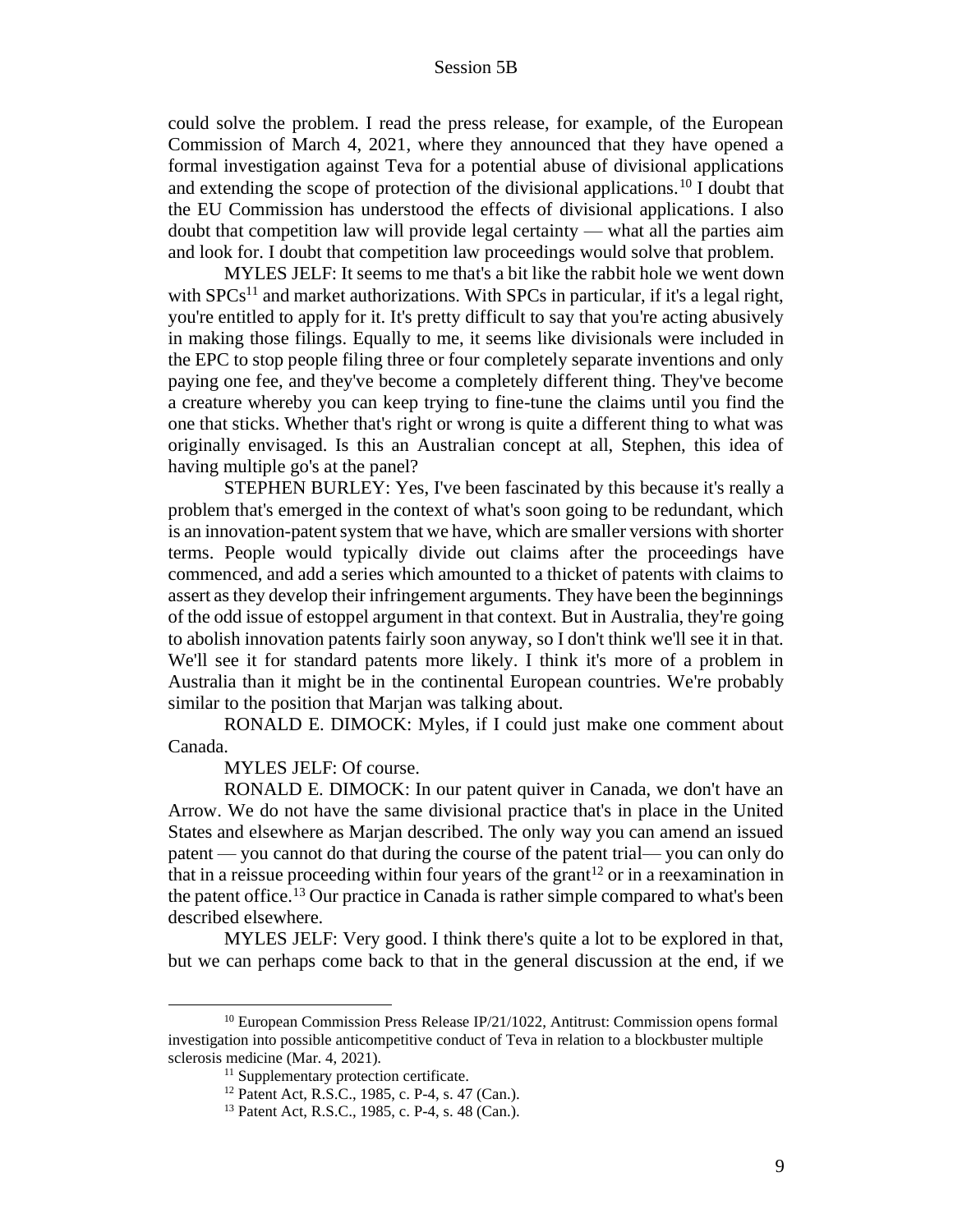have time. I'll move us on, looking at the clock, to our next speaker, who is the Honorable Justice Stephen Burley, who has followed up a stellar career as an IP barrister practicing in Australia before the Australian courts by becoming, himself, a judge of the Federal Court of Australia. Stephen is today, hopefully, going to let us peek behind the curtain, or under the bench — no, behind the curtain, with some thoughts as to what happens in the courtroom that actually assists the woman or man who's making the arbitration decision. Stephen, over to you.

STEPHEN BURLEY: Thank you, Fordham, for all of your contribution to the event, which I find fascinating and wonderfully prepared and presented in this difficult time. My confession for this presentation is that it's a bit of a poacherturned-gamekeeper situation. As Myles said, I was a barrister for quite a long time and I've been a judge for about five years. I just wanted to share some observations, which I've couched as 10 propositions as to the differences between the perspective of the judge and the perspective, perhaps of the party, a barrister, an advocate, or a trial lawyer.

The starting point is to remember that for the lawyers and the clients, the trial is at the end of the process. Practitioners have engaged in deep preparation so they are ready, and by the time the advocate stands up to present, everything about the case is at their fingertips. Whereas for a judge, the work is at the back end, if you like. The start of the process is the trial. Of course, you have the interlocutory stages, but really, the beginning of the deep preparation is at the trial, and then it goes into the judgment-writing process, which is a bit of a black box for many people. That's a subject of another discussion, perhaps.

The propositions that I wanted to make, some of them will be obvious, and perhaps some a little less obvious. The first point is: "in a patent trial, it's all about the claims". You're going to lose the case if you don't get the judge on side with the specification and the claims. Sometimes, the central point as to the importance of the claims gets lost in the welter of detail that's presented in a hearing. So in opening and closing submissions and oral submissions, make sure that the construction arguments are clear and are related to the grounds of invalidity.

The second point, I've called quirkily: "ignore the judicial omnipotence assumption Part A." The trial judge is unlikely to be across the detail of the case on day one. You can assume the degree of knowledge about it is probably a result of reading the opening submissions, and dipping into the patent. But experience tells me that reading lengthy expert evidence, affidavits, or declarations at the outset is unlikely to be of assistance because parties tend to give up arguments and abandon witnesses in the middle of nowhere never to call them. So it's not an efficient use of time as a judge to read all of the evidence before you sit on the bench. Don't be too alarmed if the judge doesn't know everything. You can guarantee that at the beginning of the case, the parties are going to know a lot more about it than the judge.

The third proposition can be simply put: "patentee, don't be greedy." It only takes one valid claim to be infringed, so think carefully about suing on four patents and 50 claims. It's true, of course, that as a matter of theory, the more claims and the more patents, the better insurance there is against the successful invalidity action. But in reality, when I see that sort of thing in the statement of claim when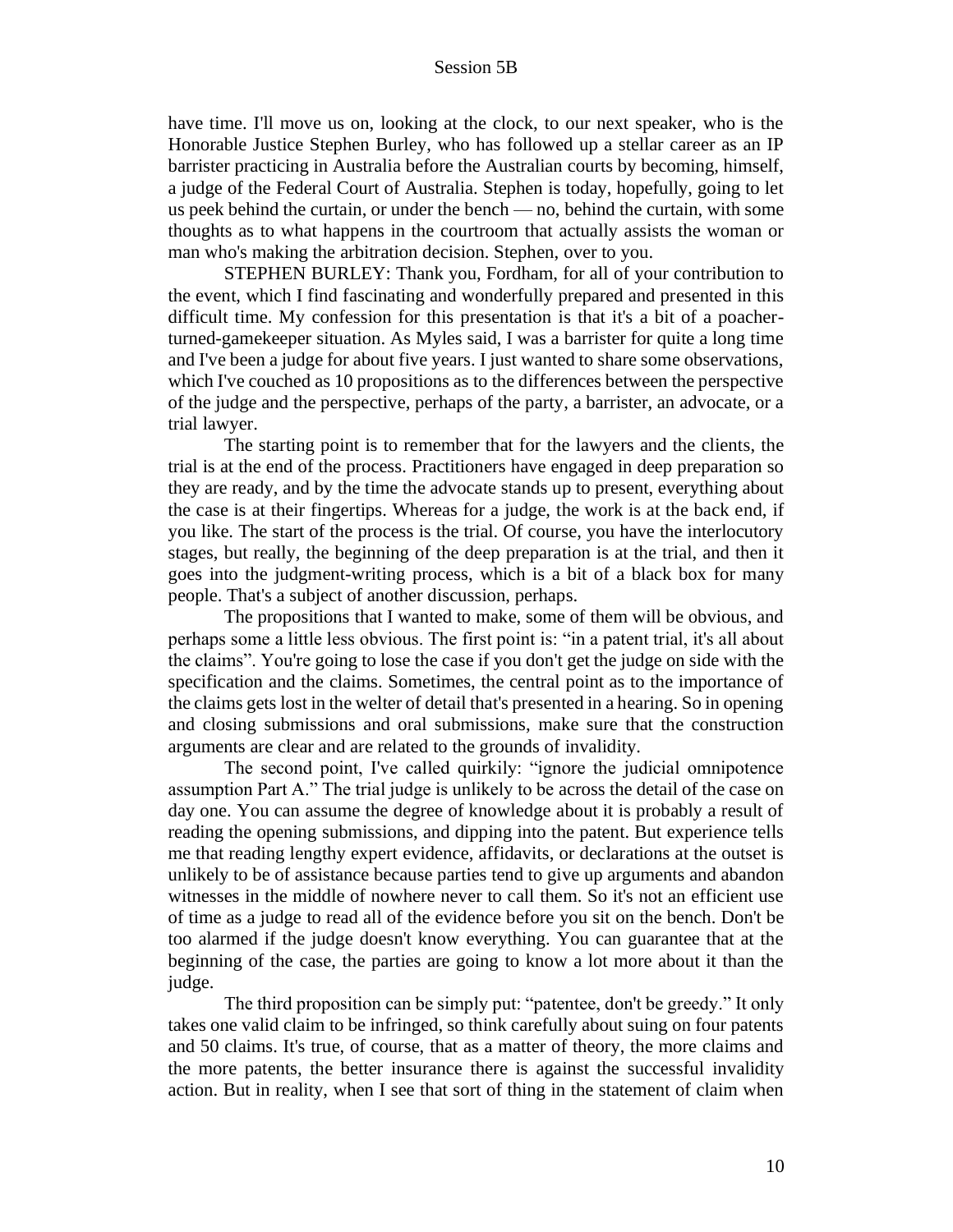the case begins, I'm likely to assume that it's a dud infringement case or a bad patent. Refine the infringement case to its most essential elements, or at least explain why you've got so many.

The concomitant proposition for the defendant in a patent case is: "be bold." This applies to both clients and their lawyers. It's tempting to run a cross claim relying on multiple prior art documents and multiple interlocking grounds of invalidity. That temptation should be resisted. Too often, such cross claims are simply cover for sloppy thinking and a failure to make good strategic decisions about a grounds that are likely to fail. The harder the case, the fewer grounds should be run because the more complex the case, the more likely the best arguments are going to be lost in the noise. Clients can help here. Lawyers often include grounds because they fear criticism for not throwing in the kitchen sink, just in case something works. But as a result, we see cross claims covering multiple grounds and we've all seen that happen. It's much better if some pruning is done and a wellinformed client can save costs and time by understanding the arguments, giving clear instructions, and perhaps pushing back a little bit on the Hail Mary ground.

The next proposition is: "ignore the judicial omnipotence assumption Part B." Just because a judge asks a question during the course of argument, does not mean that it's a loaded gun with the trigger being pulled. Quite often, though not always, it's simply a question of innocent curiosity, or trying to clarify a proposition put. Clients should not panic. We all remember, and I particularly remember, people going into a huddle after a question is asked wondering what the tea leaves mean. The judicial questions often reflect mere curiosity and an open mind, which I'm told from time to time is a good thing for a judge to have.

The next proposition is: "with experts, it's all about trust and verification." Dealing with experts in complex patent cases is a bit like being a NATO weapons inspector looking for signs of the development of weapons of mass destruction. I find myself dipping from one area of complex technology to the other and I can't confess to be across all of them. Certainly not enough for each case. I want an expert of genuine expertise who's going to give frank evidence not tailored to suit his or her client's case. If they're too polished or groomed, and I must say that those who have given depositions in the United States tend to be quite groomed, I don't like it. If it's too argumentative, I don't like it. If the expert overreaches their expertise, I don't like it. You need to be careful to make sure that your expert is not an advocate for your case but a genuine independent person who can assist. If you do that, then that expert won't lose the trust of the judge. Once lost, it's difficult to regain. An expert who's prepared to make sensible concessions and who gives clear opinion supported by reasoning provides just the sort of verification needed.

The next proposition is: "experts unite and lawyers stay back." Joint expert reports prepared before the trial in the preparation of evidence can be very useful indeed. It avoids the clutter of disagreement about semantics and enables them to get ready to give evidence in a way which is actually dealing with the points in dispute. We have in Australia the evocatively named "hot tub" for experts, where they hop into the witness box at the same time and give evidence. During that, they can ventilate their genuine disputes in discussion with each other and also be crossexamined. That's not to say that the client is abandoned. When they've got experts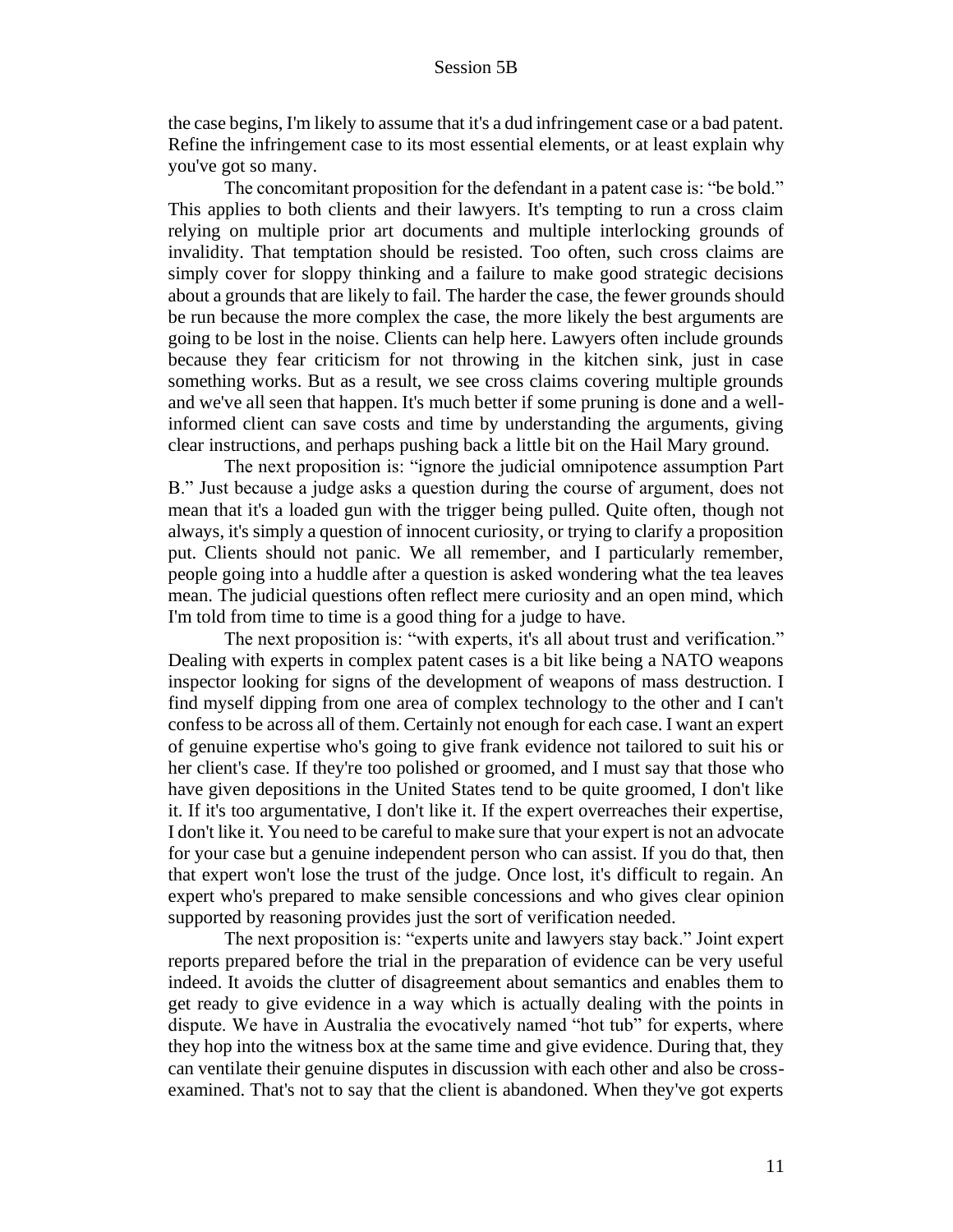who actually have opinions which support the case, they'll be adhered to. But it gives the judge a good chance to see genuine interaction and dispute.

Next point is: "ignore the judicial omnipotence assumption Part C." Don't assume that the judge understands when you've delivered a killer blow to an expert or another witness during the course of oral evidence. No matter how well-prepared you are as a judge, it's going to be necessary for lawyers to explain and repeat, preferably several times, what your best point was. For lawyers and everyone who's deeply enmeshed in the case, a "yes" answer to a simply put casual question in cross-examination can mean to them the game is up. But it may not be so obvious to the judge, particularly where both sides keep a poker face. So tell and retell the best points.

Related to that is the ninth point — we're getting to the end, I promise — "simplify, explain and expand." Oral and written submissions should go together. Aim to clarify and explain interrelationships between construction, infringement, and validity grounds — oral submissions can never do the detail. You need the written submissions to do that. But they should be interrelated and cross-referenced to each other, emphasizing the best points orally and explaining them. Nothing's worse than a transcript that does not link the argument with the ground and the evidence. Structure is everything.

My final point is: "a plague on patent trials?" This really arises in the context, of course, of COVID-19. It hasn't meant the end of oral hearings. In fact, I think they've been enhanced by the opportunity to use video technology, and at the same time, demonstrate the ability for people to come together very quickly. It's fantastic technology. I love it, and as an IP lawyer, I think it's wonderful how the world has stepped up to this.

Two further points to make: first, the use of the video technology such as we're seeing today enhances transparency and access to justice. Overseas clients can watch trials in Australia if they want to stay up all night, and busy witnesses can be beamed in from all over the world to give evidence. They can be crossexamined. It's a great surrogate. Secondly, video-conducted hearings are not the best way to conduct a trial. There's nothing like in-person hearings for bringing together the importance of the judicial institution and having people in the same room to be able to hear the process. That's a subject in itself that could occupy another seven minutes or seven hours, and no doubt, it will in due course. In-person hearings still have many advantages. But I suspect I'm probably close to finishing my time, so I'll finish there.

MYLES JELF: Thank you so much, Stephen. I feel that's very brave of you in a way to put yourself in the lion's den here, amongst all these practitioners, especially now we got to the Q&A bit of the exercise.

I suspect we're having a number of questions. One point that occurred to me as you were talking: you were properly highlighting the importance in our system, which is true of the UK system as well as many of the common-law systems, about live testimony from technical expert witnesses. Obviously, many systems around the world managed perfectly well without having that aspect. I think there's a different mindset perhaps that the patent is primarily a legal document that should be construed by the court as any other legal document. It might be like a statute or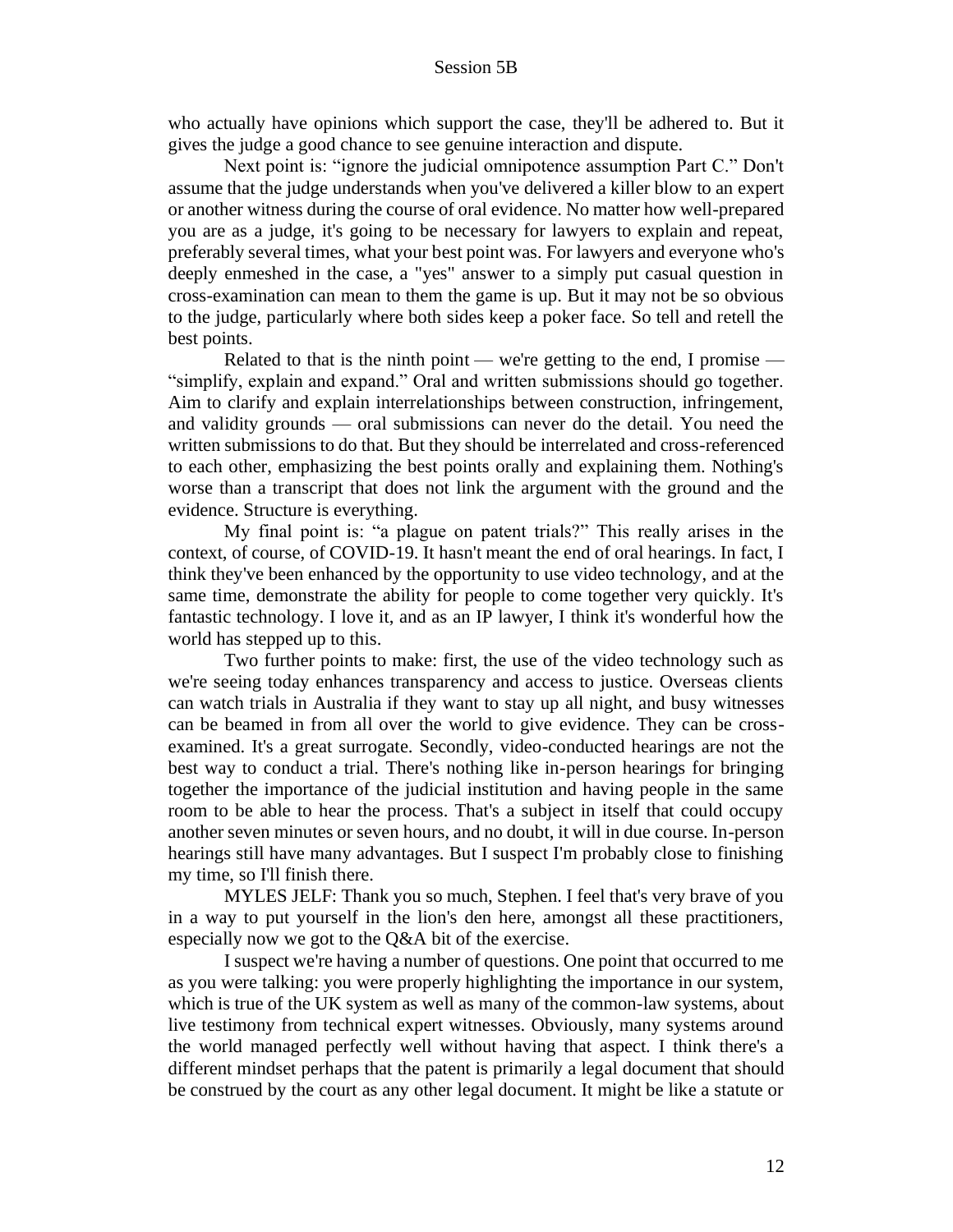a contract and it's for the person drafting it to make it complete enough for that to happen. I guess my question for you is, are there any times when you find that approach might be attractive? When you think, "There's this great circus happening all around me." Are there moments when you think, "I'd like to pack the circus up, and just leave me with the documents and I'll get back to you?"

STEPHEN BURLEY: Certainly, I found that there's no shortage of detail in patent cases, whether it's oral evidence or written evidence. Quite often, the written evidence is elucidated by the oral. I think you do find the experts giving oral evidence can sometimes just be unhelpful because they're not able to or prepared to elucidate further. The process of cross-examination is designed to cut that down.

I can't say that uniformly, having oral evidence is of benefit. But generally, I find that it breaks the body in terms of two experts with apparently equal expertise having an opportunity, whether by traditional cross-examination, or in concurrent evidence, to be able to explain their differences. Sometimes I wonder when it's all a paper system, how the decision-maker is able to decide which is the preferable view. That's really what I struggle with in non-oral hearing environments.

MYLES JELF: My observation is that expert evidence doesn't necessarily play that much of a role in non-live testimony systems, because it just can't. You have two pieces of paper, and who's to say which is right and which is wrong? Any questions or observations from our panel there?

MARJAN NOOR: It's interesting because when the hot tub started in Australia, there was thinking in the UK amongst practitioners whether that's something that should be embraced because it cuts through the issues and gets to the key points. One of the things which I also think is a symptom of the crossexamination is it sometimes becomes a battle as to not what are the correct views, but who is the expert that seems more influential to the judge. The hot tub might accentuate that even more. I wondered whether, in your experience, the hot tub overall has been a good thing, or whether you'd reverse the plot?

STEPHEN BURLEY: I do think it's a good thing. I think there are two components of the way we do the expert evidence. The first is the joint expert report, which is the precursor to the hot tub. It involves the experts conferring between themselves about their points of difference. That has had a very substantial effect of refining the differences between the parties. We now have our court registrars quarterback those sessions. They organize the conferences to take place. They sit in on them, they make sure the experts follow the agenda, and they produce a joint expert report. That's very valuable.

If you only had that, that's good refinement. Concurrent evidence does depend on the personalities of the witnesses. I think the judge has a role to play in that. In a way, it becomes more active for the judge. It also depends on the way the practitioners handle it. Generally, we find the practitioners, as they've become more used to the concurrent evidence, have become much more adept at handling it, including working out how to do cross-examination within the confines of it.

But there is a risk that in the excitement of the adversarial environment of the court, experts become a little bit more adversarial. Generally speaking, I find that they have a disciplining effect on each other. One respected expert giving the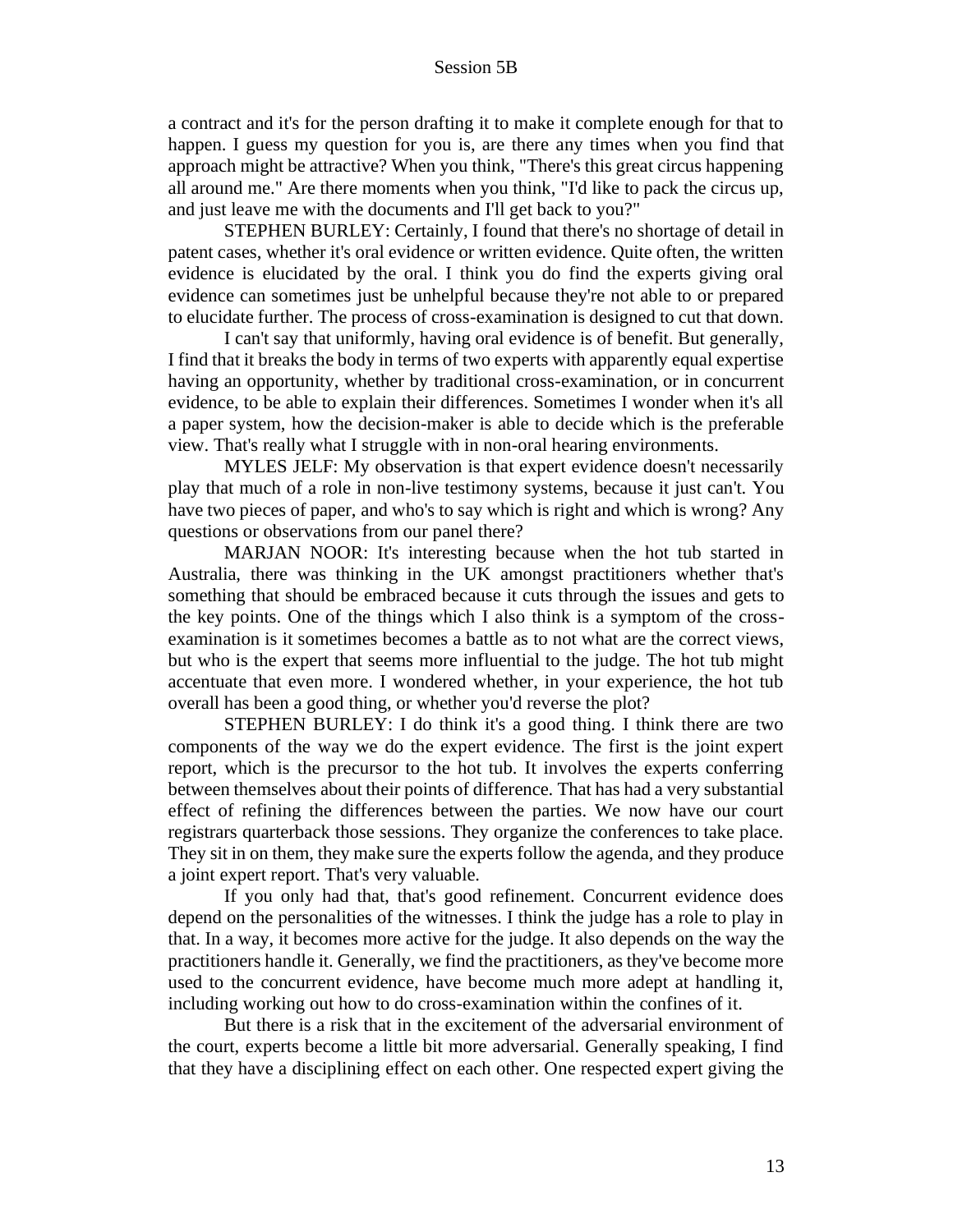evidence in a concurrent session with another expert, whom they respect, is less likely to say completely silly things in order to win the case.

MYLES JELF: Aloys, I think you had a point that you were thinking to raise?

ALOYS HÜTTERMAN: I come from a country where this is all very, very different. Usually, if we have an oral hearing, then the judges know at least as much about the case than any of the sides do — usually they are much better. Also, oral hearings are very short. I think this is very effective. I think in the end, it's really that you don't always need an expert to explain to you what you read in the patent. If that's necessary, then in Germany the court can simply ask for an expert to come. Although that is not very common. In my opinion — of course I'm biased because I'm German — but I think the European, or let's say continental, way of having it more as a written procedure is extremely efficient. I think it leads to excellent results.

MYLES JELF: Well, that's the debate, I suppose. Sorry, Stephen?

STEPHEN BURLEY: I was going to say, certainly there are simple patents which don't require experts, and there are many of those, but when you get into the life sciences or areas of technology, then I think experts have a good way of...

ALOYS HÜTTERMAN: Well, also I think you should read some of the rulings that Klaus writes where they don't need experts, and it's top-notch. So it's also then up to the parties, in the written submissions, to really explain the situation, and the scientific and technical backgrounds. That works pretty well, I think.

MYLES JELF: It's interesting, all of us practicing generally in these bigticket disputes, there are parallel litigation everywhere. But my observation, Aloys, is that we regularly find that there are arguments you can run in Germany that you can't run where you're going to have live testimony from an expert. I won't say which is the better system or not, but it's an observation. A last word from Otto**.** 

OTTO LICKS: Thank you, Myles. I'm coming from a country that has a system of Napoleonic Code with the continental civil proceedings. I find the description from Burley fascinating. I wish we had in our jurisdiction hot tubbing and cross-examination. I think all legal systems try to do their best. They all try to get the correct and fair result. In the written-based proceedings, you may not have as many opportunities to bring evidence as you have in the common-law countries. Certainly, I've seen opportunities in my jurisdiction where this type of oral evidence could have cut down pages and pages of written opinions. Thank you.

MYLES JELF: Thank you very much. I'm conscious of the clock. We should probably move on to our final speaker. Last, but by absolutely no means least, we have Ron Dimock**.** He's a senior partner in the IP group Gowling's Toronto office. Like me, Ron started off as an engineer and, like me, he then fell into bad company. But he appears to have made the best of that though, having handled perhaps more patent cases than any other lawyer in Canada, since those times. We're very grateful today that Ron is going to talk to us about claim equivalents in Canada, and whether the march towards a formal doctrine of equivalence is something that is in fact needed at all. Ron, over to you.

RONALD E. DIMOCK: Thanks very much, Myles. Thank you, Fordham, for allowing me this opportunity.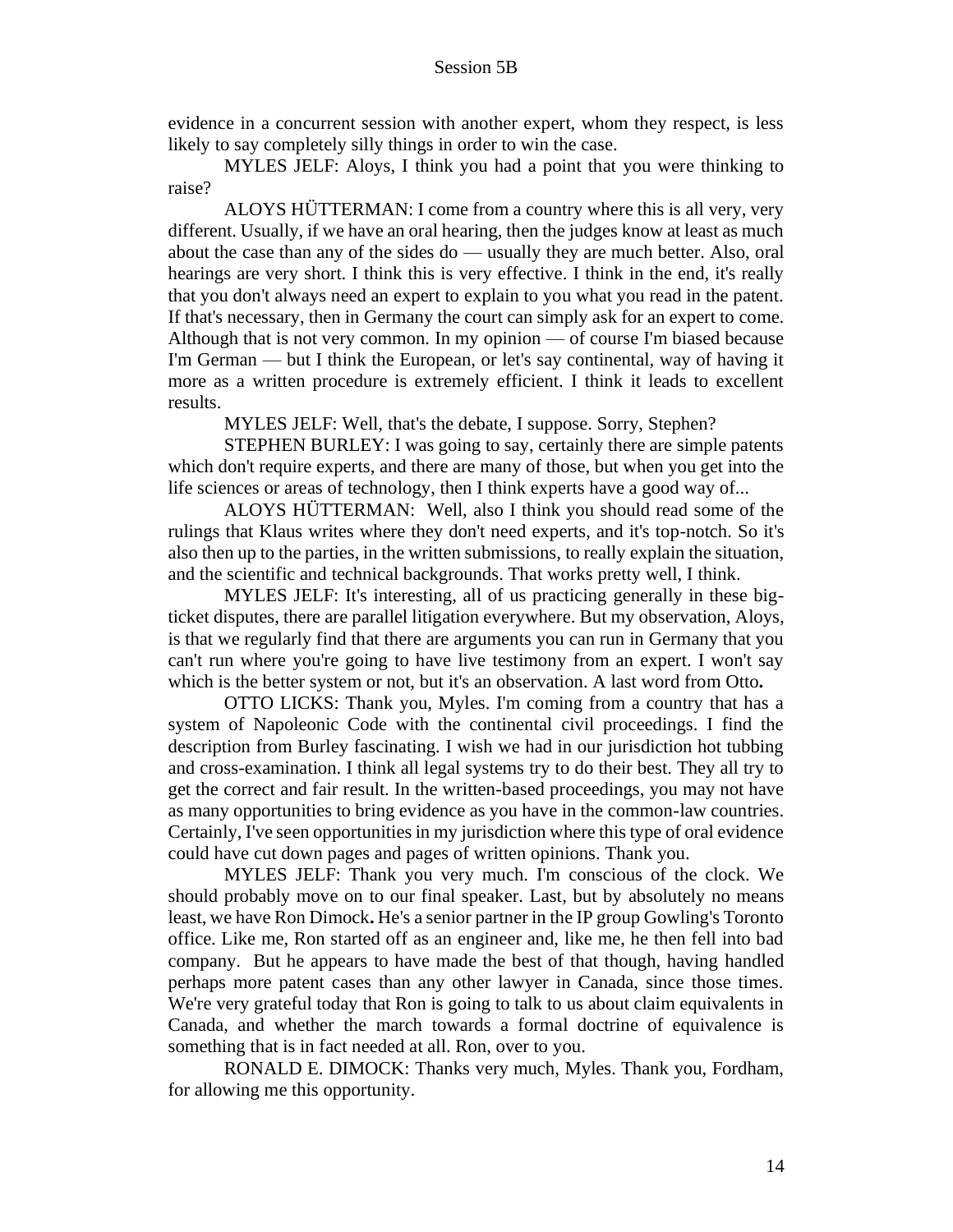My title is "What Keeps the Doctrine Away." That's the doctrine of equivalents. In Canada, as in other jurisdictions, courts have tried to find the right balance in construing patent claims to achieve two major objectives. Those objectives are, first, for the inventors, to give a fair, time-limited monopoly to encourage the disclosure of inventions. Second, for the public to have predictability in knowing the scope of protection of the claims against infringement. For many in the audience, the doctrine of equivalents is the applicable law. But not in Canada — and it's for good reason. Nonetheless, Canada does have a law that gives a fair and predictable interpretation of the claims. Moreover, it goes beyond just a simple literal reading of the claims of the patent. With that out of the way, I will turn to briefly review how we arrived at the current law in Canada.

The two-step approach was in vogue for most of the 20th century. The twostep approach consisted of first a literal or textual analysis of the claims, which is the case around the world, to determine if the accused's device had literally taken the invention exactly as described in the claims. But if no literal infringement was found, the courts then went on to a second step: a substantive analysis of the patented invention to determine whether in substance the accused device wrongly appropriated the invention. In other words, infringement would occur if the accused device took the pith and marrow, or the spirit of the patented invention, even if not literally the claimed invention.

Going back to the imagery of the teeter-totter with the two-step approach. On one side, there's literal infringement, which protected the strict textual literal form of the invention. The literal analysis helped promote fairness and predictability to the public. The counterweight to that, to the literal analysis, was the substantive infringement analysis. As noted already, it protected not the literal claimed invention, but rather the substance of the patented invention. This helped address the problem created by the rigid textual analysis. As we know from around the world, the doctrine of equivalents tries to resolve that. But back in earlier days in Canada, it provided flexibility for the inventors to protect against interlopers from the appropriation that otherwise would have taken the pith, marrow, and spirit of the patented invention.

Now, the evolution toward the current law. We've had two, back-to-back decisions at the turn of the millennium by our Supreme Court in *Free World Trust v. Électro Santé,<sup>14</sup>* and *Whirlpool Corp. v. Camco,<sup>15</sup>* which adopted a one-step purposive construction approach. That approach was described at length in the *Catnic Components* case<sup>16</sup> by the House of Lords in the United Kingdom, and our Supreme Court abandoned the two-step approach, which had been the law previously.

So, purposive construction, what is it really? Claims are read in an informed and purposive way, with a mind willing to understand, from reading the patent, how the invention is intended to work. With this reading of the claims, the scope of the claims can be broader than the literal meaning. With purposive construction, elements of the claim will then be determined to be essential. That is, cannot be

<sup>&</sup>lt;sup>14</sup> Free World Trust v. Électro Santé Inc. [2000] 2 SCR 1024.

<sup>15</sup> Whirlpool Corp. v. Camco Inc. [2000] 2 SCR 1067.

<sup>&</sup>lt;sup>16</sup> Catnic Components Ltd. v. Hill & Smith Ltd., [1982] R.P.C. 183.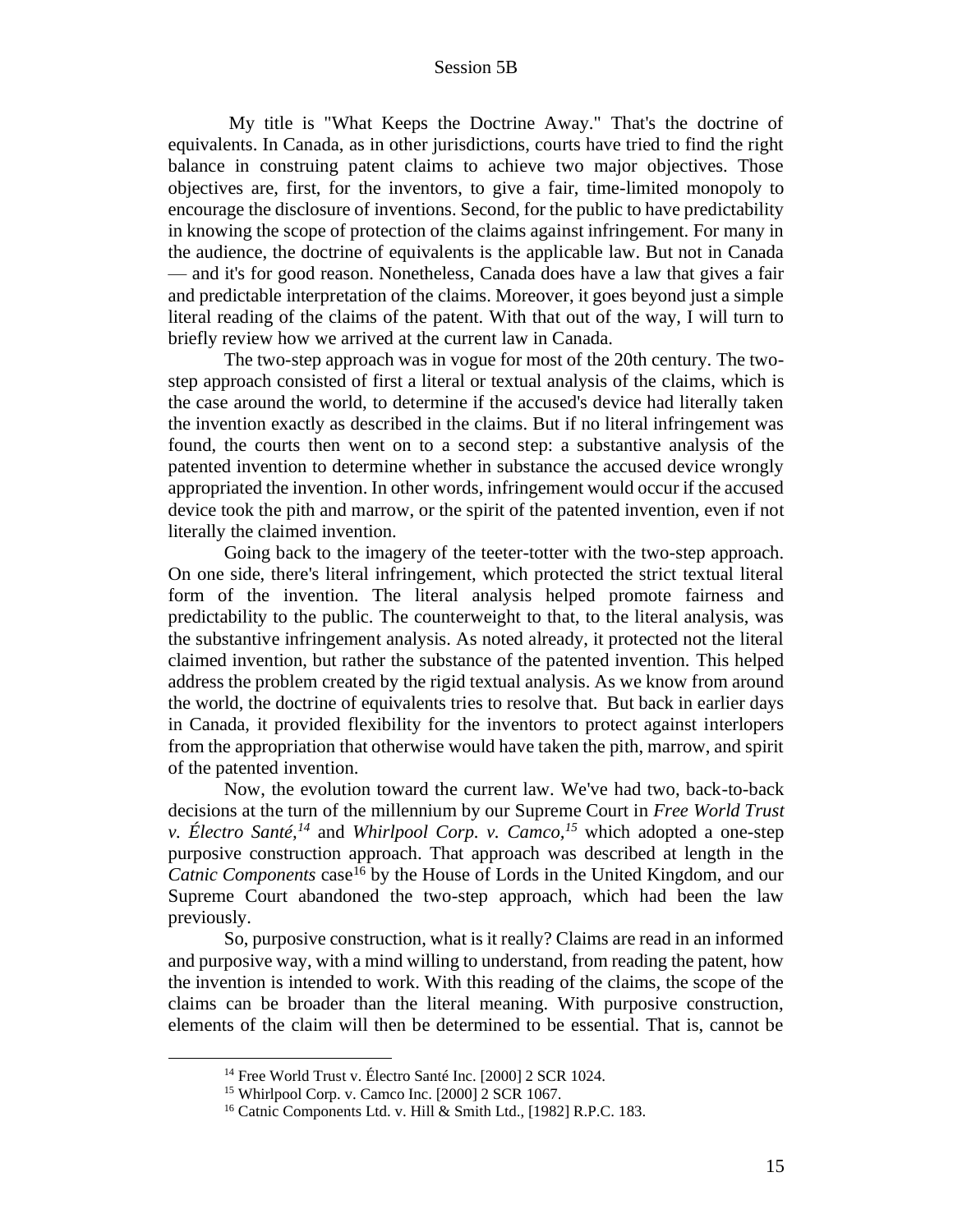substituted without affecting the way in which the invention works. While others in the claim may be held to be non-essential, the proverbial bells and whistles of a claim that can be omitted, substituted, or varied without affecting the way in which the invention works.

It boils down to being what is essential, and what is not essential. One presumes at the starting point of the essentiality argument that all elements of the claim are presumed to be essential. But that assumption is not immutable. It can be displaced, and the onus is on the patentee to do so. According to the tests laid out in these two cases in the Supreme Court of Canada, an element can be considered to be non-essential if it has the following. Either on a purposive construction of the words of the claim, the element was clearly not intended to be essential, or at the date of the publication of the patent, the skilled person would have appreciated that a particular element could be substituted without affecting the workings of the invention as described in the patent.

So, there's one important point to be made here, which is that non-essential is not the same as equivalent. Once relegated to the non-essential bucket, that element no longer figures in the infringement analysis. The question for infringement is not whether something in an accused device is equivalent to a nonessential element. That is, it matters not for a finding of infringement, that an accused device has an equivalent of a non-essential element, but rather there is infringement if the accused device takes all the essential elements, even if it omits or varies a non-essential element. It's different, but I believe it leads to a fair conclusion.

Now, earlier this morning there was a discussion about *eBay Inc. v. MercExchange,<sup>17</sup>* I should say, just like we do not have the Arrow situation in Canada, we also don't have an *eBay* in Canada. In Canada, it is almost always the case where a patentee has succeeded at trial, it will be awarded a permanent injunction after trial. So, it's quite different than the case as described earlier today. Regarding Justice Burley's comments about the use of experts, and in the COVID world, I believe that we're going to adopt some of the practices that our Federal Court has taken on during COVID even after it, like the use of technology we're using here today to bring in fact witnesses from around the world that otherwise would have had to travel to Canada to testify. I think there are some benefits to be derived from this terrible pandemic otherwise, but that concludes my comments. Thanks very much.

MYLES JELF: Thank you, very much Ron. We're running a little behind the schedule, but just maybe one quick question. My question is from a UK perspective. We for many, many years had a purposive construction approach and then eschewed the doctrine of equivalence. Lord Hoffman, I think is in the audience, who has been a largely a great architect of that purposive construction approach.

Ultimately, the straw that broke Lord Neuberger's back, perhaps, with the purposive construction approach was what do you do if you have something where an integer of the claim is plainly not there? You have to construe something as meaning the opposite of what it actually is in order to achieve a fair solution to the

<sup>17</sup> eBay Inc. v. MercExchange, L.L.C., 547 U.S. 388 (2006).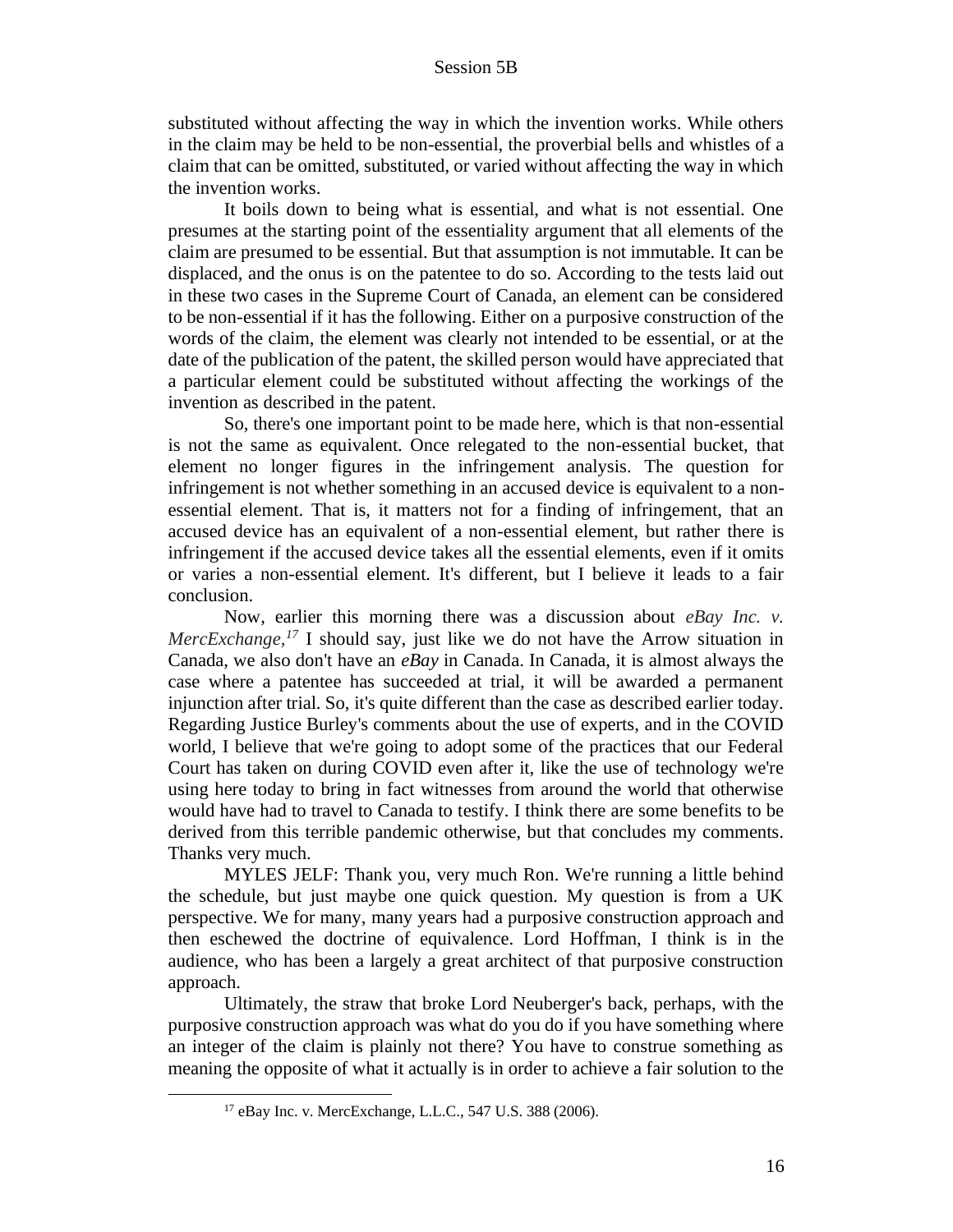patency? The rod being a spring, or the potassium being construed as being sodium. Have the Canadian courts had to grapple with those more graphic consequences of purposive construction?

RONALD E. DIMOCK: There have been debates about whether we should adopt the *Actavis* approach,<sup>18</sup> which was prescribed by Lord Neuberger, which is contrary to what was prescribed by Lord Lenny Hoffman in the earlier cases. We're still debating that. For the moment, there seems to be a fairness approach taken by the courts.

Where there is one problem, some counsel and parties forget to look at the essentiality of a claim. So, there would be more claims succeeding on infringement if you could prove that some of the elements are non-essential. That, I think, is where we're going to be driving our law in the near future. Looking more at essentiality as opposed to the doctrine of equivalents.

MYLES JELF: Well, thank you very much. Are there any further questions in the panel? I think, looking at the clock. I think we started around ten minutes late and we're finishing about eight minutes early, so I'm calling that on time. How do we sound? Do we have time for further discussion, or should we wrap things there, do you think?

MYLES JELF: Simon, you have a question?

SIMON HOLZER: Thanks, Myles. Coming back to Ron's presentation. I would probably agree that omitting a feature is not the same as reading the feature beyond the literal meaning of the feature. The Swiss view with respect to omitting a feature or not having fulfilled a feature will probably be that the same requirements apply as in prosecution proceedings, whether you can omit the feature at all. Here, at the European Patent Office, we know that they gave up the nonessential test and it's merely a matter of original disclosure whether it is clearly and unambiguously disclosed that there is a device or a process without that feature.

MYLES JELF: Thank you, Simon. Otto, you had a last question perhaps?

OTTO LICKS: What I would ask, coming from a country that has a bifurcated system, is: if looking into those non-literal ways of finding infringement, would it be different in a court that has both jurisdiction on the scope of the claim for infringement and invalidity at the same time. Would it be a bit more limiting in countries that have the bifurcated system?

MYLES JELF: This is a hot topic, I think? Marjan, go ahead.

MARJAN NOOR: Yes. It restrains you quite considerably if you're in a non-bifurcated system because you always have to consider the impact of asking those equivalents questions to the validity arguments that you're running. Particularly, as reframed in the *Actavis* case, where it brings in the issue of whether something is obvious to a skilled person. That makes the squeeze and the tension even more difficult. I suppose, in a bifurcated system, which you would know better, it's not like EPO. I assume at some point you have to have an eye on the fact that if you're going to assert something in the context of the infringement system, then that's going to tie you when the validity case comes along later or at the same time, or separately. It's different in that sense to an EPO system where, unless there's national proceedings ongoing, you have a bit more flexibility.

<sup>18</sup> Actavis v Eli Lilly [2017] UKSC 48.